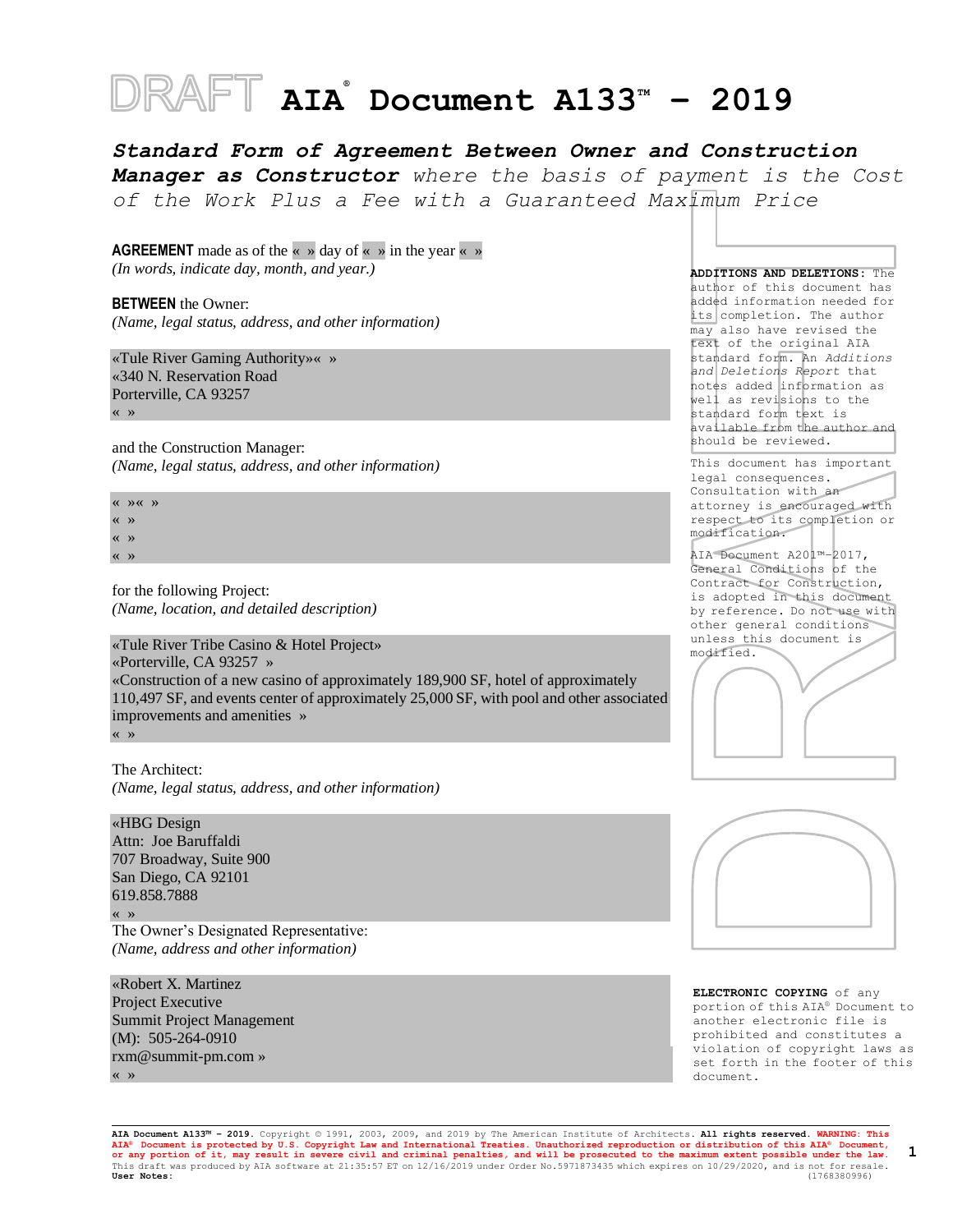The Owner, either directly or by and through its designated representative(s), may perform the duties and exercise the rights of Architect in administration of the Contract, the Project and the Work, as provided in the Contract Documents, including without limitation review and acceptance or rejection of Work, processing of applications for payment (progress and final), changes in the Work, Change Orders, and all acts and activities related thereto. Whenever and wherever Owner performs such duties and exercises such rights the term "Owner" or "Owner" s Representative" shall be deemed to be substituted for the term "Architect" wherever it appears in the Contract Documents. Notwithstanding the foregoing, the Owner is not a licensed design professional and shall not be required to perform any services for which an architect's license is required.

The Owner and Construction Manager agree as follows.





**AIA Document A133™ – 2019.** Copyright © 1991, 2003, 2009, and 2019 by The American Institute of Architects**. All rights reserved. WARNING: This**  AIA® Document is protected by U.S. Copyright Law and International Treaties. Unauthorized reproduction or distribution of this AIA® Document,<br>Or any portion of it, may result in severe civil and criminal penalties, and wil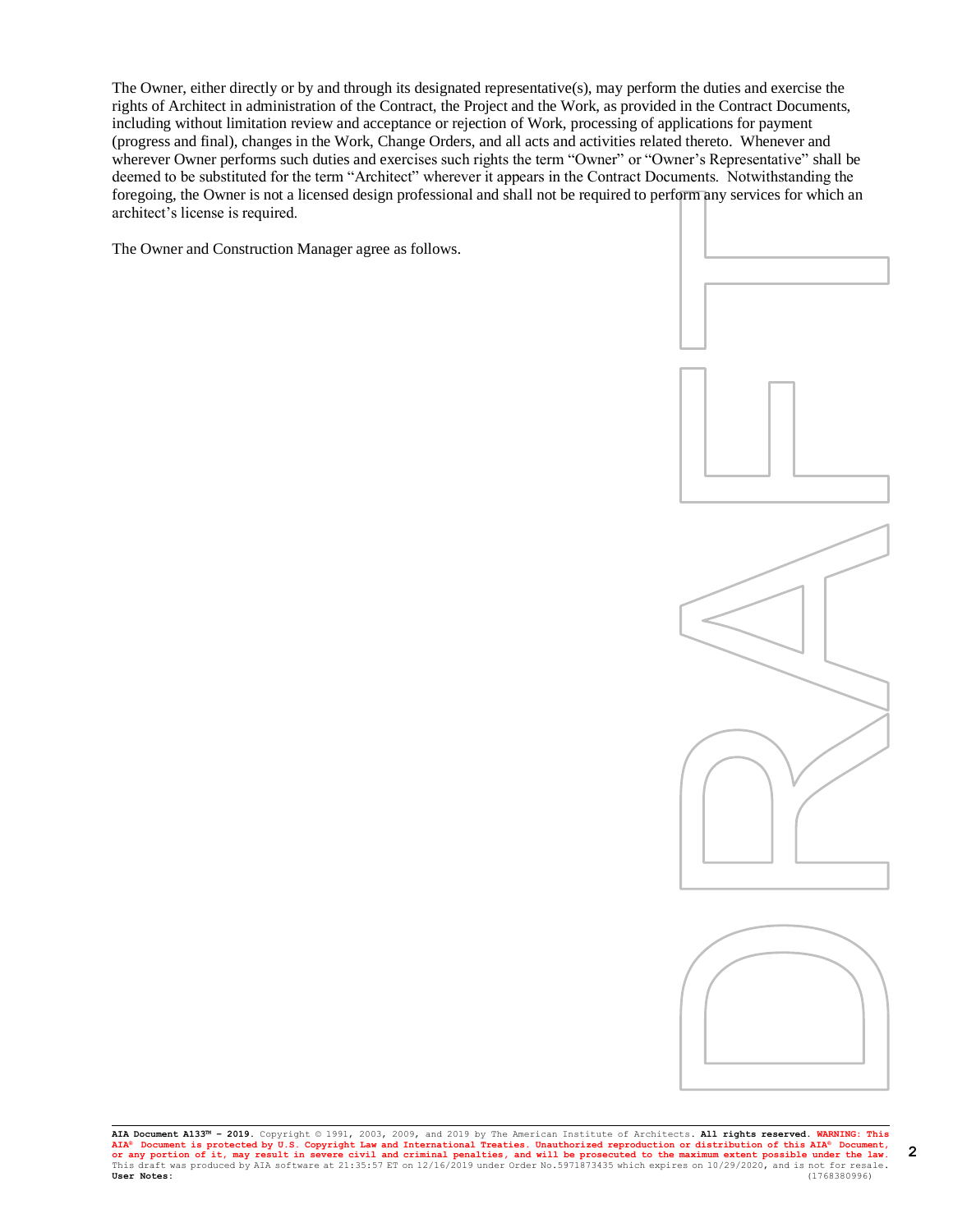### **TABLE OF ARTICLES**

- **1 INITIAL INFORMATION**
- **2 GENERAL PROVISIONS**
- **3 CONSTRUCTION MANAGER'S RESPONSIBILITIES**
- **4 OWNER'S RESPONSIBILITIES**
- **5 COMPENSATION AND PAYMENTS FOR PRECONSTRUCTION PHASE SERVICES**
- **6 COMPENSATION FOR CONSTRUCTION PHASE SERVICES**
- **7 COST OF THE WORK FOR CONSTRUCTION PHASE**
- **8 DISCOUNTS, REBATES, AND REFUNDS**
- **9 SUBCONTRACTS AND OTHER AGREEMENTS**
- **10 ACCOUNTING RECORDS**
- **11 PAYMENTS FOR CONSTRUCTION PHASE SERVICES**
- **12 DISPUTE RESOLUTION**
- **13 TERMINATION OR SUSPENSION**
- **14 MISCELLANEOUS PROVISIONS**
- **15 SCOPE OF THE AGREEMENT**

### **EXHIBIT A GUARANTEED MAXIMUM PRICE AMENDMENT EXHIBIT B [NOT USED]**

### **ARTICLE 1 INITIAL INFORMATION**

**§ 1.1** This Agreement is based on the Initial Information set forth in this Section 1.1. *(For each item in this section, insert the information or a statement such as "not applicable" or "unknown at time of execution.")*

**§ 1.1.1** The Owner's program for the Project, as described in Section 4.1.1: *(Insert the Owner's program, identify documentation that establishes the Owner's program, or state the manner in which the program will be developed.)*

«See Owner's Request for Proposals for Pre-Construction and Construction Services ("Owner's RFP") attached as Exhibit "E" »

**§ 1.1.2** The Project's physical characteristics:

*(Identify or describe pertinent information about the Project's physical characteristics, such as size; location; dimensions; geotechnical reports; site boundaries; topographic surveys; traffic and utility studies; availability of public and private utilities and services; legal description of the site, etc.)*

«See Owner's RFP attached as Exhibit "E"»

**§ 1.1.3** The Owner's budget for the Guaranteed Maximum Price, as defined in Article 6: *(Provide total and, if known, a line item breakdown.)*

«One hundred thirty million dollars (\$130,000,000.00) »

AIA Document A133<sup>™</sup> - 2019. Copyright © 1991, 2003, 2009, and 2019 by The American Institute of Architects. All rights reserved. **AIA® Document is protected by U.S. Copyright Law and International Treaties. Unauthorized reproduction or distribution of this AIA® Document, or any portion of it, may result in severe civil and criminal penalties, and will be prosecuted to the maximum extent possible under the law.** This draft was produced by AIA software at 21:35:57 ET on 12/16/2019 under Order No.5971873435 which expires on 10/29/2020, and is not for resale.<br>**User Notes:** (1768380996) **User Notes:** (1768380996)



**3**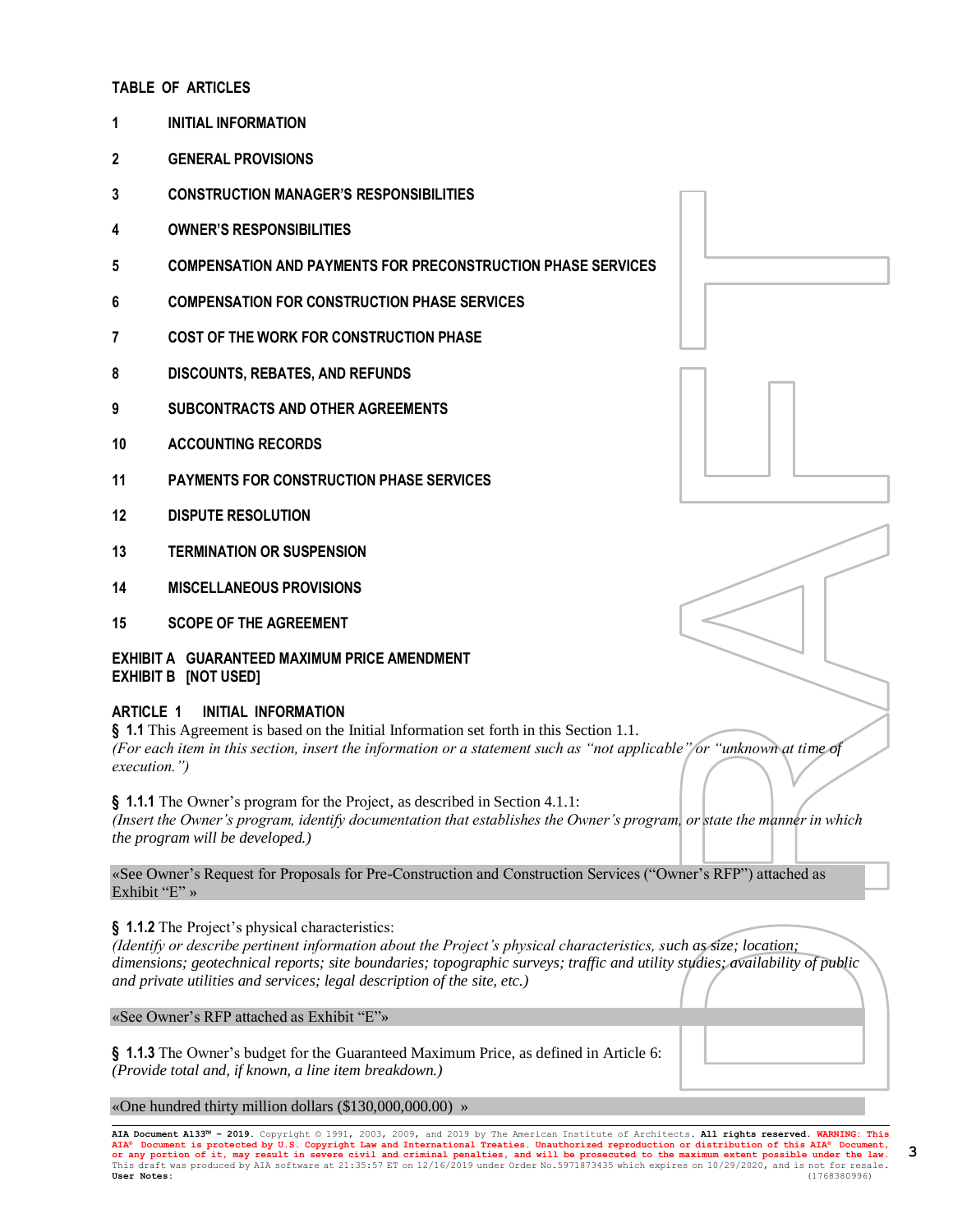- **§ 1.1.4** The Owner's anticipated design and construction milestone dates:
	- **.1** Design phase milestone dates, if any:

«See Owner's RFP attached as Exhibit "E"»

**.2** Construction commencement date:

«See Owner's RFP attached as Exhibit "E"»

**.3** Substantial Completion date or dates:

«See Owner's RFP attached as Exhibit "E"»

**.4** Other milestone dates:

«See Owner's RFP attached as Exhibit "E"»

**§ 1.1.5** The Owner's requirements for accelerated or fast-track scheduling, or phased construction, are set forth below: *(Identify any requirements for fast-track scheduling or phased construction.)*

### «See Owner's RFP attached as Exhibit "E"»

**§ 1.1.6** The Owner's anticipated Sustainable Objective for the Project: *(Identify and describe the Owner's Sustainable Objective for the Project, if any.)*

«See Owner's RFP attached as Exhibit "E." While Owner is not requiring that the Project obtain a LEED certification, it is anticipated that the design of the Project will incorporate LEED principles or features in the design where doing so does not significantly increase the cost of construction. Construction Manager, in consultation with Architect, shall timely advise Owner of the opportunity to include any such LEED or other energy-saving principles or features.

**§ 1.1.6.1** If the Owner identifies a Sustainable Objective, the Owner and Construction Manager shall complete and incorporate AIA Document E234™–2019, Sustainable Projects Exhibit, Construction Manager as Constructor Edition, into this Agreement to define the terms, conditions and services related to the Owner's Sustainable Objective. If E234– 2019 is incorporated into this agreement, the Owner and Construction Manager shall incorporate the completed E234– 2019 into the agreements with the consultants and contractors performing services or Work in any way associated with the Sustainable Objective.

**§ 1.1.7** Other Project information: *(Identify special characteristics or needs of the Project not provided elsewhere.)*

«See Owner's RFP attached as Exhibit "E"»

**§ 1.1.8** The Owner identifies the following representative in accordance with Section 4.2: *(List name, address, and other contact information.)*

«Robert X. Martinez Project Executive Summit Project Management M: 505-264-0910 rxm@summit-pm.com » « »

**§ 1.1.9** The persons or entities, in addition to the Architect and Owner's representative, who are required to review the Construction Manager's submittals to the Owner are as follows: *(List name, address and other contact information.)*

**AIA Document A133™ – 2019.** Copyright © 1991, 2003, 2009, and 2019 by The American Institute of Architects**. All rights reserved. WARNING: This AIA® Document is protected by U.S. Copyright Law and International Treaties. Unauthorized reproduction or distribution of this AIA® Document, or any portion of it, may result in severe civil and criminal penalties, and will be prosecuted to the maximum extent possible under the law.** This draft was produced by AIA software at 21:35:57 ET on 12/16/2019 under Order No.5971873435 which expires on 10/29/2020, and is not for resale.<br>**User Notes:** (1768380996) **User Notes:** (1768380996)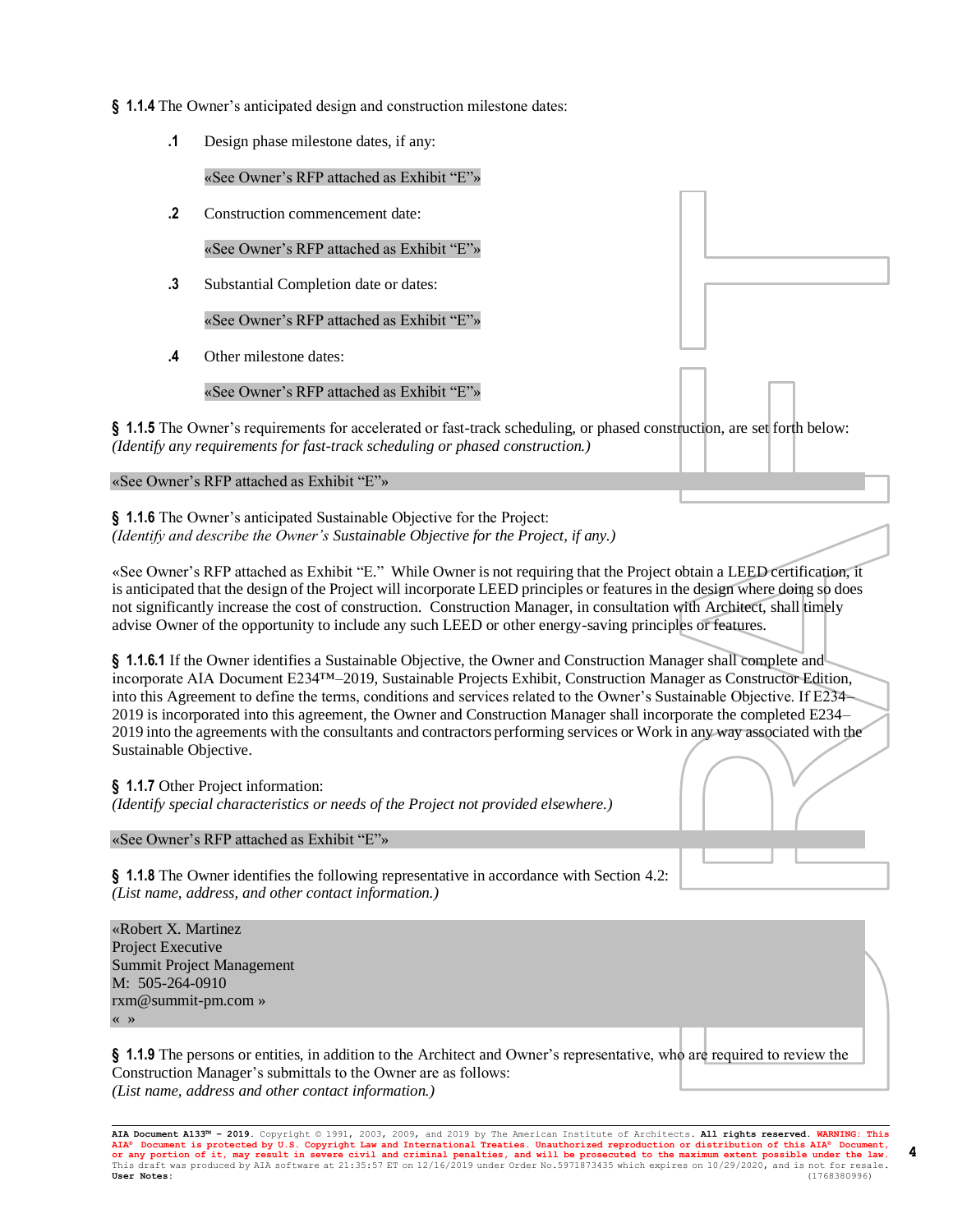**§ 1.1.10** The Owner shall retain the following consultants and contractors: *(List name, legal status, address, and other contact information.)*

**.1** Geotechnical Engineer: « »« » « » « » « » « » **.2** Civil Engineer: « »« » « » « » « » « » **.3** Other, if any: *(List any other consultants retained by the Owner, such as a Project or Program Manager.)* «Geotechnical Engineer: Consolidated Testing Labs, Shannon Bennett, Ph: 559.592.3555 Surveyor: O'Dell Engineering, Scott Roberts, Ph: 209.571.1765 Wastewater Tertiary Treatment: Hydro Science, Curtis Lam, Ph: 510.540-7100 FF&E Purchasing Agent: TBD California Building Code Inspector: TBD » **§ 1.1.11** The Architect's representative: *(List name, address, and other contact information.)* «Joe Baruffaldi «Principal «707 Broadway, Suite 900 «San Diego, CA 92101 «619.858.7888» **§ 1.1.12** The Construction Manager identifies the following representative in accordance with Article 3: *(List name, address, and other contact information.)* «[TBD] »

« » « » « »

« » « »

« »

**AIA Document A133™ – 2019.** Copyright © 1991, 2003, 2009, and 2019 by The American Institute of Architects**. All rights reserved. WARNING: This**  AIA® Document is protected by U.S. Copyright Law and International Treaties. Unauthorized reproduction or distribution of this AIA® Document,<br>Or any portion of it, may result in severe civil and criminal penalties, and wil

**5**

« »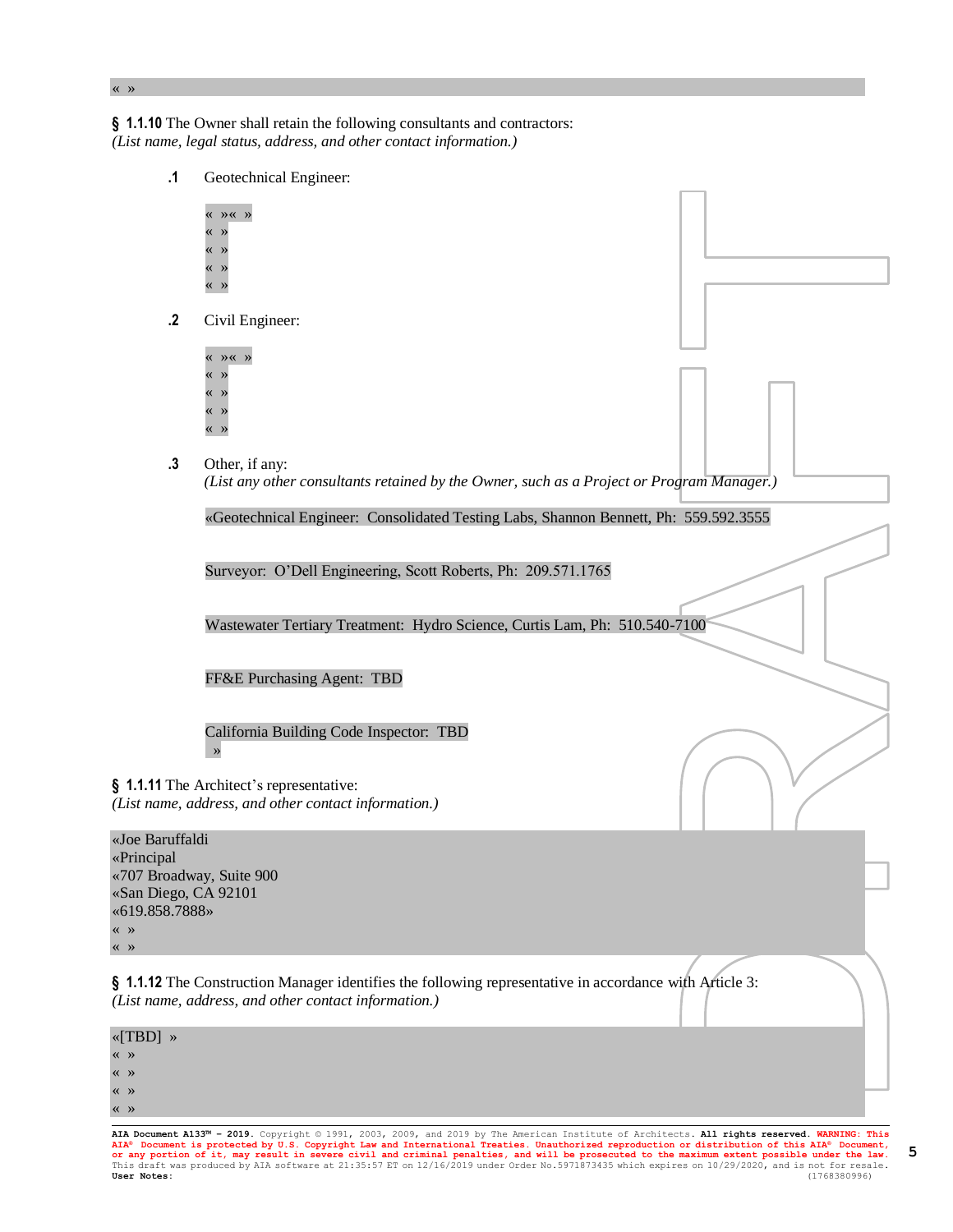**§ 1.1.13** The Owner's requirements for the Construction Manager's staffing plan for Preconstruction Services, as required under Section 3.1.9:

*(List any Owner-specific requirements to be included in the staffing plan.)*

#### «See Owner's RFP, attached as Exhibit "E" »

**§ 1.1.14** The Owner's requirements for subcontractor procurement for the performance of the Work: *(List any Owner-specific requirements for subcontractor procurement.)*

«Construction Manager shall disclose to Owner any proposed Subcontractors who are signatory to collective bargaining agreements and obtain Owner's approval before entering into subcontract agreements with such "union" Subcontractors. »

**§ 1.1.15** Other Initial Information on which this Agreement is based:

«See Owner's RFP, attached as Exhibit "E" »

**§ 1.2** The Owner and Construction Manager may rely on the Initial Information. Both parties, however, recognize that such information may materially change and, in that event, the Owner and the Construction Manager shall appropriately adjust the Project schedule, the Construction Manager's services, and the Construction Manager's compensation. The Owner shall adjust the Owner's budget for the Guaranteed Maximum Price and the Owner's anticipated design and construction milestones, as necessary, to accommodate material changes in the Initial Information.

**§ 1.3** Neither the Owner's nor the Construction Manager's representative shall be changed without ten days' prior notice to the other party.

### **ARTICLE 2 GENERAL PROVISIONS**

#### **§ 2.1 The Contract Documents**

The Contract Documents consist of this Agreement, Conditions of the Contract (General, Supplementary and other Conditions), Drawings, Specifications, Addenda issued prior to execution of this Agreement, other documents listed in this Agreement, and Modifications issued after execution of this Agreement, all of which form the Contract and are as fully a part of the Contract as if attached to this Agreement or repeated herein. Upon the Owner's acceptance of the Construction Manager's Guaranteed Maximum Price proposal, the Contract Documents will also include the documents described in Section 3.2.3 and identified in the Guaranteed Maximum Price Amendment and revisions prepared by the Architect and furnished by the Owner as described in Section 3.2.8. The Contract represents the entire and integrated agreement between the parties hereto and supersedes prior negotiations, representations or agreements, either written or oral. If anything in the other Contract Documents, other than a Modification, is inconsistent with this Agreement, this Agreement shall govern. An enumeration of the Contract Documents, other than a Modification, appears in Article 15.

### **§ 2.2 Relationship of the Parties**

The Construction Manager accepts the relationship of trust and confidence established by this Agreement and covenants with the Owner to cooperate with the Architect and Owner's Representative and to exercise the Construction Manager's skill and judgment in furthering the interests of the Owner to furnish efficient construction administration, management services, and supervision; to furnish at all times an adequate supply of workers and materials; and to perform the Work in an expeditious and economical manner consistent with the Owner's interests. The Owner agrees to furnish or approve, in a timely manner, information required by the Construction Manager and to make payments to the Construction Manager in accordance with the requirements of the Contract Documents.

### **§ 2.3 General Conditions**

**§ 2.3.1** For the Preconstruction Phase, AIA Document A201™–2017, General Conditions of the Contract for Construction, as modified, shall apply as follows: Section 1.5, Ownership and Use of Documents; Section 1.7, Digital Data Use and Transmission; Section 1.8, Building Information Model Use and Reliance; Section 2.2.4, Confidential Information; Section 3.12.10, Professional Services; Section 10.3, Hazardous Materials; Section 13.1, Governing Law. The term "Contractor" as used in A201–2017 shall mean the Construction Manager.

**6**

« »

**AIA Document A133™ – 2019.** Copyright © 1991, 2003, 2009, and 2019 by The American Institute of Architects**. All rights reserved. WARNING: This AIA® Document is protected by U.S. Copyright Law and International Treaties. Unauthorized reproduction or distribution of this AIA® Document, or any portion of it, may result in severe civil and criminal penalties, and will be prosecuted to the maximum extent possible under the law.** This draft was produced by AIA software at 21:35:57 ET on 12/16/2019 under Order No.5971873435 which expires on 10/29/2020, and is not for resale.<br>**User Notes:** (1768380996) **User Notes:** (1768380996)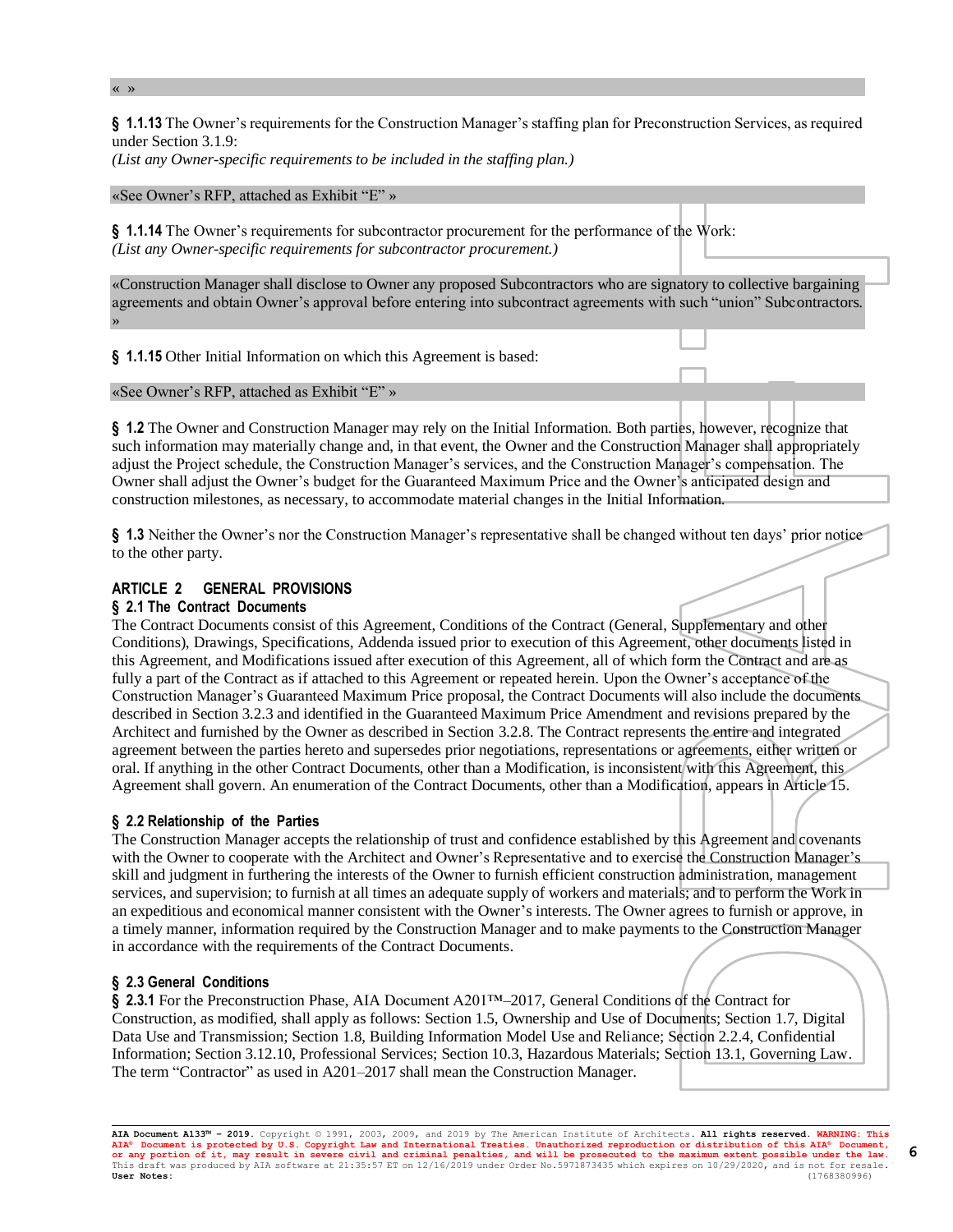**§ 2.3.2** For the Construction Phase, the general conditions of the contract shall be as set forth in A201–2017, as modified, which document is incorporated herein by reference. The term "Contractor" as used in A201–2017 shall mean the Construction Manager.

# **ARTICLE 3 CONSTRUCTION MANAGER'S RESPONSIBILITIES**

The Construction Manager's Preconstruction Phase responsibilities are set forth in Sections 3.1 and 3.2, in the Owner's RFP attached as Exhibit "E," and in the applicable provisions of A201-2017 referenced in Section 2.3.1. The Construction Manager's Construction Phase responsibilities are set forth in Section 3.3 and the Owner's RFP attached as Exhibit "E." The Owner and Construction Manager may agree, in consultation with the Architect, for the Construction Phase to commence prior to completion of the Preconstruction Phase, in which case, both phases will proceed concurrently. The Construction Manager shall identify a representative authorized to act on behalf of the Construction Manager with respect to the Project.

# **§ 3.1 Preconstruction Phase**

# **§ 3.1.1 Extent of Responsibility**

The Construction Manager shall exercise reasonable care in performing its Preconstruction Services. The Owner and Architect shall be entitled to rely on, and shall not be responsible for, the accuracy, completeness, and timeliness of services and information furnished by the Construction Manager. The Construction Manager, however, does not warrant or guarantee estimates and schedules except as may be included as part of the Guaranteed Maximum Price. The Construction Manager is not required to ascertain that the Drawings and Specifications are in accordance with applicable laws, statutes, ordinances, codes, rules and regulations, or lawful orders of public authorities, but the Construction Manager shall promptly report to the Architect and Owner any nonconformity discovered by or made known to the Construction Manager as a request for information in such form as the Architect may require.

**§ 3.1.2** The Construction Manager shall provide a preliminary evaluation of the Owner's program, schedule and construction budget requirements, each in terms of the other.

# **§ 3.1.3 Consultation**

**§ 3.1.3.1** The Construction Manager shall schedule and conduct meetings with the Architect and Owner to discuss such matters as procedures, progress, coordination, and scheduling of the Work.

**§ 3.1.3.2** The Construction Manager shall advise the Owner and Architect on proposed site use and improvements, selection of materials, building systems, and equipment. The Construction Manager shall also provide recommendations to the Owner and Architect, consistent with the Project requirements, on constructability; availability of materials and labor; time requirements for procurement, installation and construction; prefabrication; and factors related to construction cost including, but not limited to, costs of alternative designs or materials, preliminary budgets, life-cycle data, and possible cost reductions. The Construction Manager shall consult with the Architect regarding professional services to be provided by the Construction Manager during the Construction Phase.

**§ 3.1.3.3** The Construction Manager shall assist the Owner and Architect in establishing building information modeling and digital data protocols for the Project, using AIA Document E203™–2013, Building Information Modeling and Digital Data Exhibit, to establish the protocols for the development, use, transmission, and exchange of digital data. The Construction Manager shall schedule and provide clash detection meetings with the Owner, Architect and Owner's Representative in an effort to resolve all detections prior to commencement of the Work.

# **§ 3.1.4 Project Schedule**

When Project requirements in Section 4.1.1 have been sufficiently identified, the Construction Manager shall prepare and periodically update a Project schedule for the Architect's review and the Owner's acceptance. The Construction Manager shall obtain the Architect's approval for the portion of the Project schedule relating to the performance of the Architect's services. The Project schedule shall coordinate and integrate the Construction Manager's services, the Architect's services, other Owner consultants' services, and the Owner's responsibilities; and identify items that affect the Project's timely completion. The updated Project schedule shall include the following: submission of the Guaranteed Maximum Price proposal; components of the Work; times of commencement and completion required of each Subcontractor; ordering and delivery of products, including those that must be ordered in advance of construction; and the occupancy requirements of the Owner.

**AIA Document A133™ – 2019.** Copyright © 1991, 2003, 2009, and 2019 by The American Institute of Architects**. All rights reserved. WARNING: This AIA® Document is protected by U.S. Copyright Law and International Treaties. Unauthorized reproduction or distribution of this AIA® Document, or any portion of it, may result in severe civil and criminal penalties, and will be prosecuted to the maximum extent possible under the law.** This draft was produced by AIA software at 21:35:57 ET on 12/16/2019 under Order No.5971873435 which expires on 10/29/2020, and is not for resale.<br>**User Notes:** (1768380996) **User Notes:** (1768380996)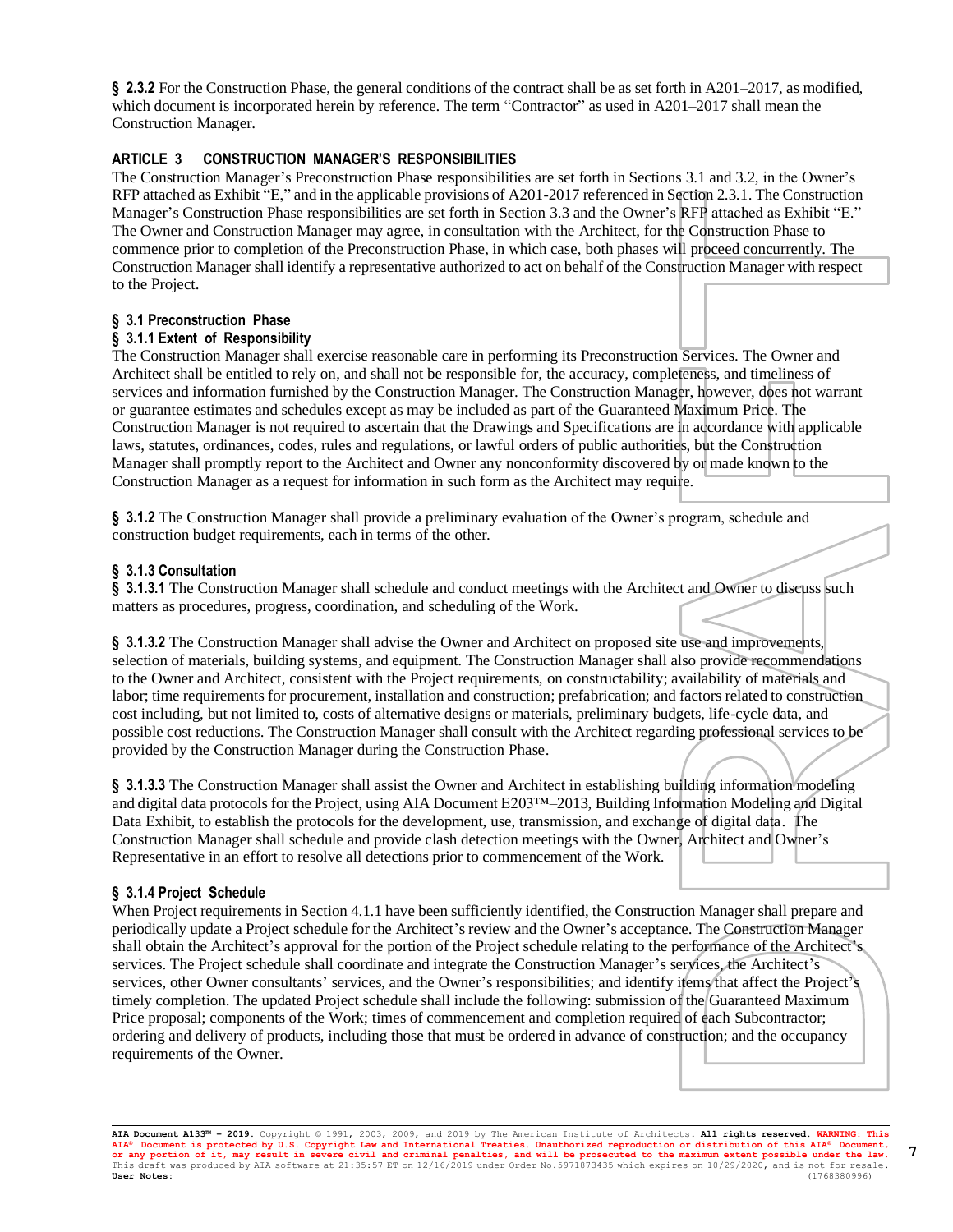# **§ 3.1.5 Phased Construction**

The Construction Manager, in consultation with the Architect, shall provide recommendations with regard to accelerated or fast-track scheduling, procurement, and sequencing for phased construction. The Construction Manager shall take into consideration cost reductions, cost information, constructability, provisions for temporary facilities, and procurement and construction scheduling issues. It is anticipated that construction will be phased in accordance with three (3) design packages to be prepared by the Architect, as provided in the Owner's RFP attached as Exhibit "E."

# **§ 3.1.6 Cost Estimates**

**§ 3.1.6.1** Based on the preliminary design and other design criteria prepared by the Architect, the Construction Manager shall prepare, for the Architect's review and the Owner's approval, preliminary estimates of the Cost of the Work or the cost of program requirements using area, volume, or similar conceptual estimating techniques. If the Architect or Construction Manager suggests alternative materials and systems, the Construction Manager shall provide cost evaluations of those alternative materials and systems.

**§ 3.1.6.2** As the Architect progresses with the preparation of the Schematic Design, Design Development and Construction Documents, the Construction Manager shall prepare and update, at appropriate intervals agreed to by the Owner, Construction Manager and Architect, an estimate of the Cost of the Work with increasing detail and refinement. The Construction Manager shall include in the estimate those costs to allow for the further development of the design, price escalation, and market conditions, until such time as the Owner and Construction Manager agree on a Guaranteed Maximum Price for the Work. The estimate shall be provided for the Architect's review and the Owner's approval. The Construction Manager shall inform the Owner and Architect in the event that the estimate of the Cost of the Work exceeds the latest approved Project budget, and make recommendations for corrective action.

**§ 3.1.6.3** If the Architect is providing cost estimating services as a Supplemental Service, and a discrepancy exists between the Construction Manager's cost estimates and the Architect's cost estimates, the Construction Manager and the Architect shall work together to reconcile the cost estimates.

**§ 3.1.7** As the Architect progresses with the preparation of the Schematic Design, Design Development and Construction Documents, the Construction Manager shall consult with the Owner and Architect and make recommendations regarding constructability and schedules, for the Architect's review and the Owner's approval. The Construction Manager shall attend and consult during "page turn" meetings with the Architect, Owner and Owner's Representative.

**§ 3.1.8** The Construction Manager shall provide recommendations and information to the Owner and Architect regarding equipment, materials, services, and temporary Project facilities.

**§ 3.1.9** The Construction Manager shall provide a staffing plan for Preconstruction Phase services for the Owner's review and approval.

**§ 3.1.10** If the Owner identified a Sustainable Objective in Article 1, the Construction Manager shall fulfill its Preconstruction Phase responsibilities as required in AIA Document E234™–2019, Sustainable Projects Exhibit, Construction Manager as Constructor Edition, attached to this Agreement.

### **§ 3.1.11 Subcontractors and Suppliers**

**§ 3.1.11.1** If the Owner has provided requirements for subcontractor procurement in section 1.1.14, the Construction Manager shall provide a subcontracting plan, addressing the Owner's requirements, for the Owner's review and approval.

**§ 3.1.11.2** The Construction Manager shall develop bidders' interest in the Project.

**§ 3.1.11.3** The processes described in Article 9 shall apply if bid packages will be issued during the Preconstruction Phase. At the time this Agreement is signed, it is anticipated that bid packages will be issued.

### **§ 3.1.12 Procurement**

The Construction Manager shall prepare, for the Architect's review and the Owner's acceptance, a procurement schedule for items that must be ordered in advance of construction. The Construction Manager shall expedite and coordinate the ordering and delivery of materials that must be ordered in advance of construction. If the Owner agrees to procure any items prior to the establishment of the Guaranteed Maximum Price, the Owner shall procure the items on terms and conditions acceptable to the Construction Manager. Upon the establishment of the Guaranteed Maximum Price, the

**8**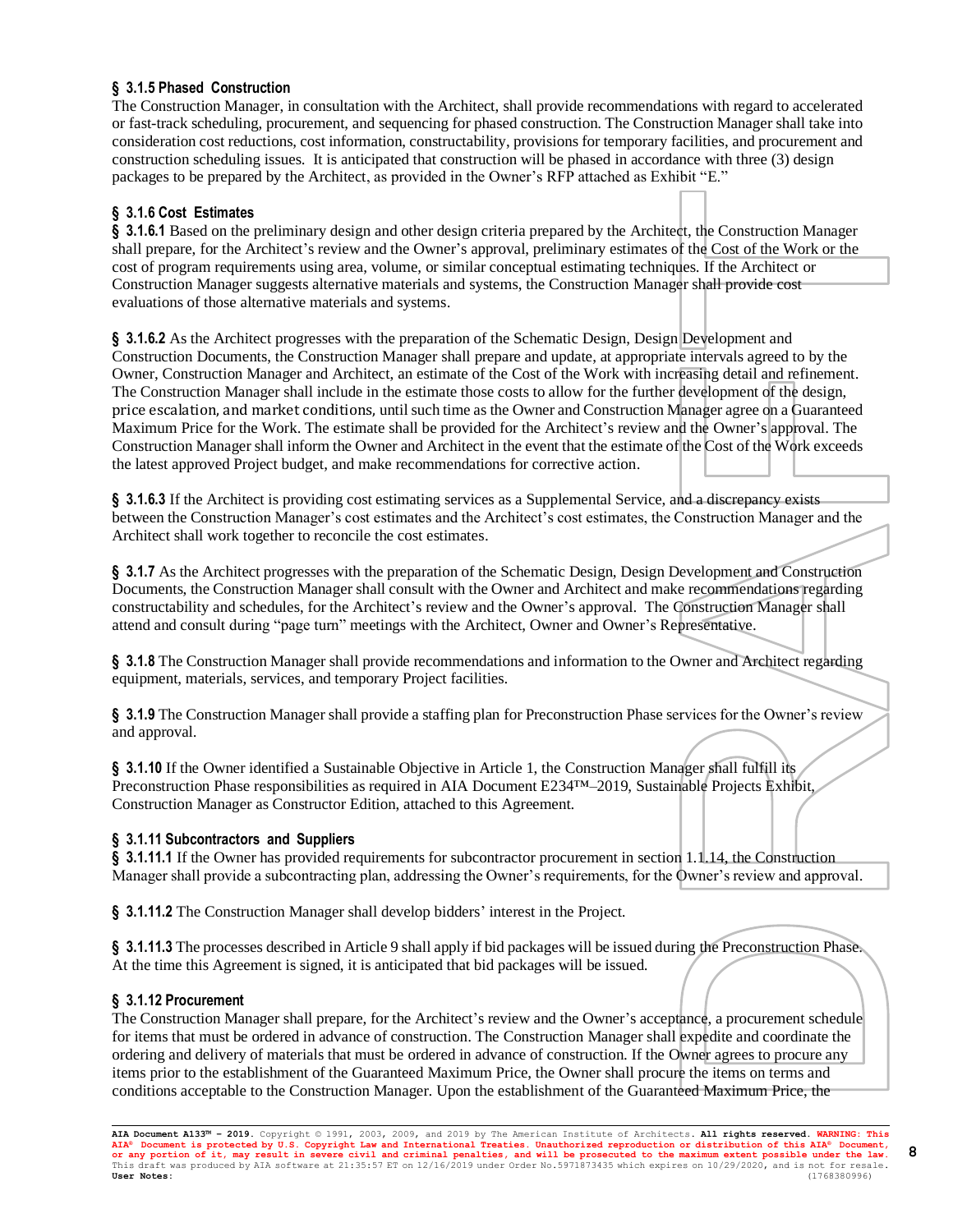Owner shall assign all contracts for these items to the Construction Manager and the Construction Manager shall thereafter accept responsibility for them.

# **§ 3.1.13 Compliance with Laws**

The Construction Manager shall comply with applicable laws, statutes, ordinances, codes, rules and regulations, and lawful orders of public authorities applicable to its performance under this Contract, and with equal employment opportunity programs, and other programs as may be required by governmental and quasi-governmental authorities.

# **§ 3.1.14 Other Preconstruction Services**

Insert a description of any other Preconstruction Phase services to be provided by the Construction Manager, or reference an exhibit attached to this document

*(Describe any other Preconstruction Phase services, such as providing cash flow projections, development of a project information management system, early selection or procurement of subcontractors, etc.)*

### «See Owner's RFP attached as Exhibit "E"»

### **§ 3.2 Guaranteed Maximum Price Proposal**

**§ 3.2.1** At a time to be mutually agreed upon by the Owner and the Construction Manager, the Construction Manager shall prepare a Guaranteed Maximum Price proposal for the Owner's and Architect's review, and the Owner's acceptance. The Guaranteed Maximum Price in the proposal shall be the sum of the Construction Manager's estimate of the Cost of the Work, the Construction Manager's contingency described in Sections 3.2.4 and 6.2.2, and the Construction Manager's Fee described in Section 6.1.2. As indicated in the Owner's RFP, it is anticipated that construction of the Project will be phased based on discrete construction packages prepared by the Architect and designated CP #01 Underground and Foundations Package, CP #02 Core & Shell Package, and CP #03 Finishes Package. Construction Manager shall prepare and submit an initial Guaranteed Maximum Price proposal upon the issuance of CP #01 and Construction Documents that are 50% complete for the entire Work, and a final Guaranteed Maximum Price proposal upon the issuance of CP #02 and Construction Documents that are 85% complete for the entire Work.

**§ 3.2.2** To the extent that the Contract Documents are anticipated to require further development, the Guaranteed Maximum Price includes the costs attributable to such further development consistent with the Contract Documents and reasonably inferable therefrom. Such further development does not include changes in scope, systems, kinds and quality of materials, finishes, or equipment, all of which, if required, shall be incorporated by Change Order.

**§ 3.2.3** The Construction Manager shall include with the Guaranteed Maximum Price proposal a written statement of its basis, which shall include the following:

- **.1** A list of the Drawings and Specifications, including all Addenda thereto, and the Conditions of the Contract;
- **.2** A list of the clarifications and assumptions made by the Construction Manager in the preparation of the Guaranteed Maximum Price proposal, including assumptions under Section 3.2.2;
- **.3** A statement of the proposed Guaranteed Maximum Price, including a statement of the estimated Cost of the Work organized by trade categories or systems, including allowances; the Construction Manager's contingency set forth in Section 3.2.4; and the Construction Manager's Fee;
- **.4** The anticipated date of Substantial Completion upon which the proposed Guaranteed Maximum Price is based; and
- **.5** A date by which the Owner must accept the Guaranteed Maximum Price.

**§ 3.2.4** In preparing the Construction Manager's Guaranteed Maximum Price proposal, the Construction Manager shall include a contingency for the Construction Manager's exclusive use to cover those costs that are included in the Guaranteed Maximum Price but not otherwise allocated to another line item or included in a Change Order (the "Contingency"). The Contingency shall be established and used as provided in Section 6.2.2.

**§ 3.2.5** The Construction Manager shall meet with the Owner and Architect to review the Guaranteed Maximum Price proposal at least one week before it is submitted and then again after it is submitted. In the event that the Owner or Architect discover any inconsistencies or inaccuracies in the information presented, they shall promptly notify the Construction Manager, who shall make appropriate adjustments to the Guaranteed Maximum Price proposal, its basis, or both.

**AIA Document A133™ – 2019.** Copyright © 1991, 2003, 2009, and 2019 by The American Institute of Architects**. All rights reserved. WARNING: This AIA® Document is protected by U.S. Copyright Law and International Treaties. Unauthorized reproduction or distribution of this AIA® Document, or any portion of it, may result in severe civil and criminal penalties, and will be prosecuted to the maximum extent possible under the law.** This draft was produced by AIA software at 21:35:57 ET on 12/16/2019 under Order No.5971873435 which expires on 10/29/2020, and is not for resale.<br>**User Notes:** (1768380996) **User Notes:** (1768380996)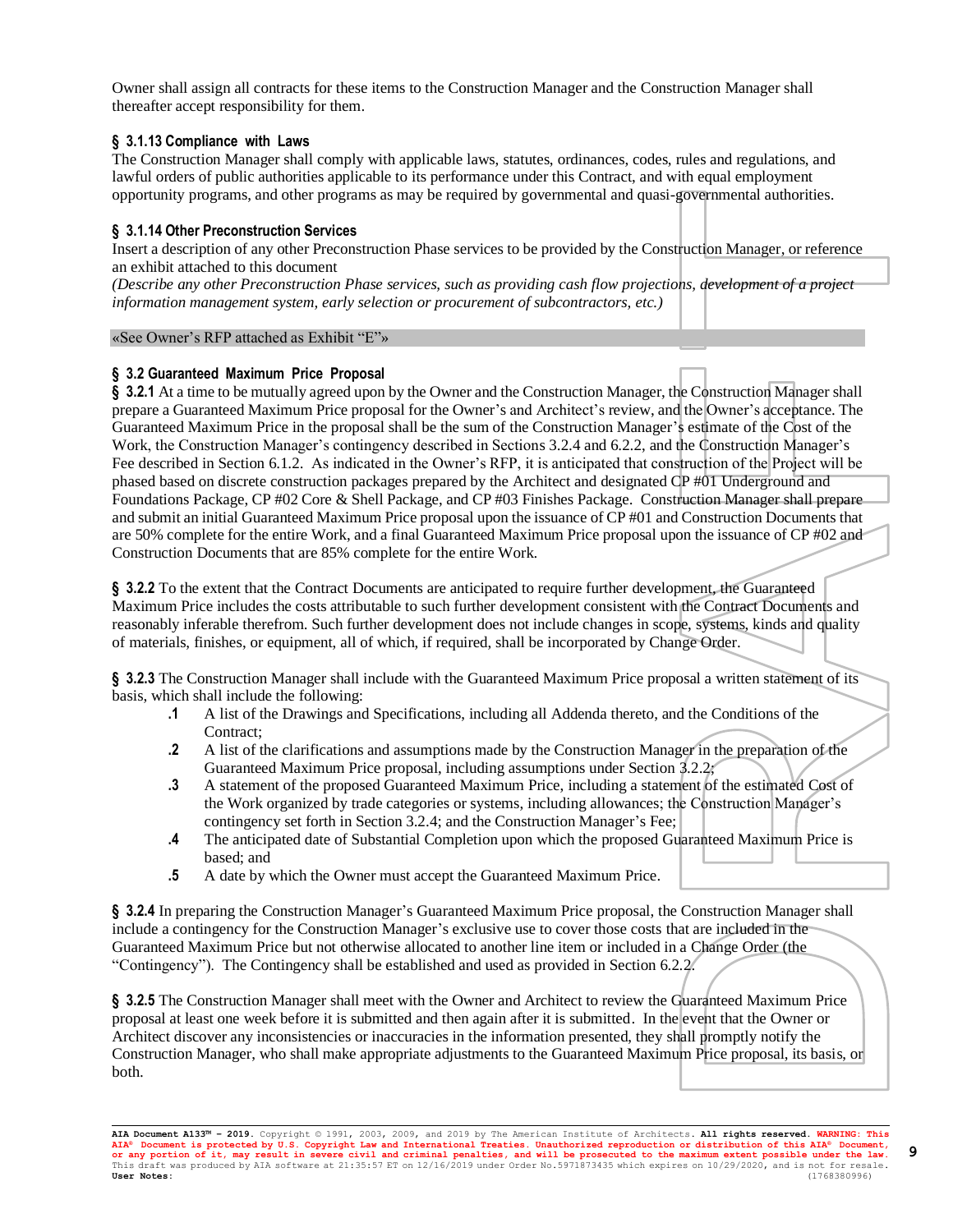**§ 3.2.6** If the Owner notifies the Construction Manager that the Owner has accepted the Guaranteed Maximum Price proposal in writing before the date specified in the Guaranteed Maximum Price proposal, the Guaranteed Maximum Price proposal shall be deemed effective without further acceptance from the Construction Manager. Following acceptance of a Guaranteed Maximum Price, the Owner and Construction Manager shall execute the Guaranteed Maximum Price Amendment amending this Agreement, a copy of which the Owner shall provide to the Architect. The Guaranteed Maximum Price Amendment shall set forth the agreed upon Guaranteed Maximum Price with the information and assumptions upon which it is based.

**§ 3.2.7** The Construction Manager shall not incur any cost to be reimbursed as part of the Cost of the Work prior to the execution of the Guaranteed Maximum Price Amendment, unless the Owner provides prior written authorization for such costs.

**§ 3.2.8** The Owner shall authorize preparation of revisions to the Contract Documents that incorporate the agreed-upon assumptions and clarifications contained in the Guaranteed Maximum Price Amendment. The Owner shall promptly furnish such revised Contract Documents to the Construction Manager. The Construction Manager shall notify the Owner and Architect of any inconsistencies between the agreed-upon assumptions and clarifications contained in the Guaranteed Maximum Price Amendment and the revised Contract Documents.

**§ 3.2.9** The Construction Manager shall include in the Guaranteed Maximum Price all sales, consumer, use and similar taxes for the Work provided by the Construction Manager that are legally enacted, whether or not yet effective, at the time the Guaranteed Maximum Price Amendment is executed.

# **§ 3.3 Construction Phase**

### **§ 3.3.1 General**

**§ 3.3.1.1** For purposes of Section 8.1.2 of A201–2017, the date of commencement of the Work shall mean the date of commencement of the Construction Phase, which begins with the performance of Work under CP #01.

**§ 3.3.1.2** The Construction Phase shall commence upon the Owner's execution of the Guaranteed Maximum Price Amendment or, prior to acceptance of the Guaranteed Maximum Price proposal, by written agreement of the parties. The written agreement shall set forth a description of the Work to be performed by the Construction Manager, and any insurance and bond requirements for Work performed prior to execution of the Guaranteed Maximum Price Amendment.

### **§ 3.3.2 Administration**

**§ 3.3.2.1** The Construction Manager shall schedule and conduct meetings to discuss such matters as procedures, progress, coordination, scheduling, and status of the Work. The Construction Manager shall prepare and promptly distribute minutes of the meetings to the Owner and Architect.

**§ 3.3.2.2** Upon the execution of the Guaranteed Maximum Price Amendment, the Construction Manager shall prepare and submit to the Owner and Architect a construction schedule for the Work and a submittal schedule in accordance with Section 3.10 of A201–2017.

### **§ 3.3.2.3 Monthly Report**

The Construction Manager shall record the progress of the Project. On a monthly basis, or otherwise as agreed to by the Owner, the Construction Manager shall submit written progress reports to the Owner and Architect, showing percentages of completion and other information required by the Owner.

### **§ 3.3.2.4 Daily Logs**

The Construction Manager shall keep, and make available to the Owner and Architect, a daily log containing a record for each day of weather, portions of the Work in progress, number of workers on site, identification of equipment on site, problems that might affect progress of the work, accidents, injuries, and other information required by the Owner.

### **§ 3.3.2.5 Cost Control**

The Construction Manager shall develop a system of cost control for the Work, including regular monitoring of actual costs for activities in progress and estimates for uncompleted tasks and proposed changes. The Construction Manager shall identify variances between actual and estimated costs and report the variances to the Owner and Architect, and shall provide this information in its monthly reports to the Owner and Architect, in accordance with Section 3.3.2.3 above.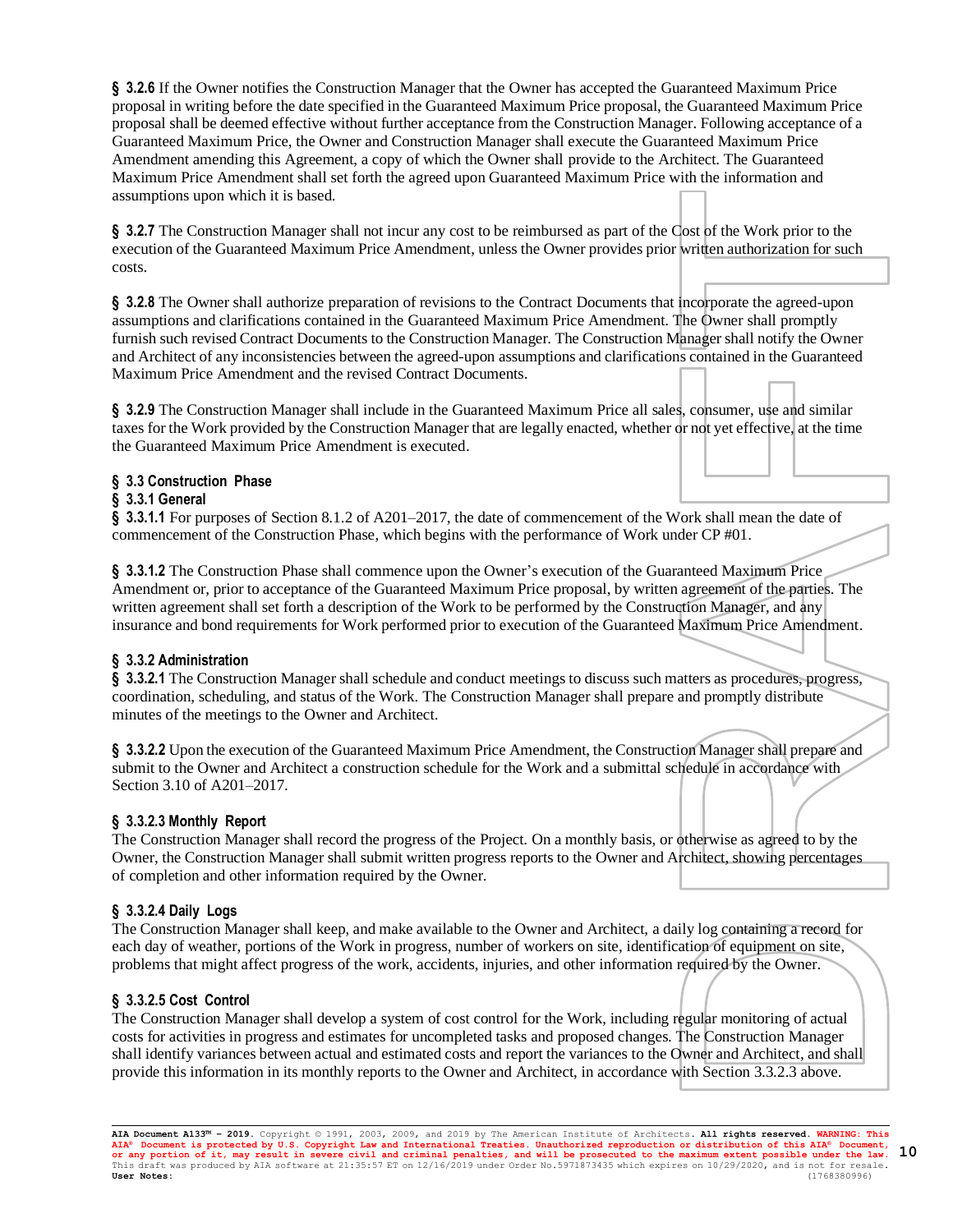# **ARTICLE 4 OWNER'S RESPONSIBILITIES**

### **§ 4.1 Information and Services Required of the Owner**

**§ 4.1.1** The Owner shall provide information with reasonable promptness, regarding requirements for and limitations on the Project, including a written program which shall set forth the Owner's objectives, constraints, and criteria, including schedule, space requirements and relationships, flexibility and expandability, special equipment, systems, sustainability and site requirements.

**§ 4.1.2** Prior to the execution of the Guaranteed Maximum Price Amendment, the Construction Manager may request in writing that the Owner provide reasonable evidence that the Owner has made financial arrangements to fulfill the Owner's obligations under the Contract. After execution of the Guaranteed Maximum Price Amendment, the Construction Manager may request such information only as set forth in A201-2017 Section 2.2.

**§ 4.1.3** The Owner shall establish and periodically update the Owner's budget for the Project, including (1) the budget for the Cost of the Work as defined in Article 7, (2) the Owner's other costs, and (3) reasonable contingencies related to all of these costs. If the Owner significantly increases or decreases the Owner's budget for the Cost of the Work, the Owner shall notify the Construction Manager and Architect. The Owner and the Architect, in consultation with the Construction Manager, shall thereafter agree to a corresponding change in the Project's scope and quality.

**§ 4.1.4 Structural and Environmental Tests, Surveys and Reports.** During the Preconstruction Phase, the Owner shall furnish the following information or services with reasonable promptness. The Owner shall also furnish any other information or services under the Owner's control and relevant to the Construction Manager's performance of the Work with reasonable promptness after receiving the Construction Manager's written request for such information or services. The Construction Manager shall be entitled to rely on the accuracy of information and services furnished by the Owner but shall exercise proper precautions relating to the safe performance of the Work.

**§ 4.1.4.1** The Owner shall furnish tests, inspections, and reports, required by law and as otherwise agreed to by the parties, such as structural, mechanical, and chemical tests, tests for air and water pollution, and tests for hazardous materials.

**§ 4.1.4.2** The Owner shall furnish surveys describing physical characteristics, legal limitations and utility locations for the site of the Project, and a written legal description of the site. The surveys and legal information shall include, as applicable, grades and lines of streets, alleys, pavements and adjoining property and structures; designated wetlands; adjacent drainage; rights-of-way, restrictions, easements, encroachments, zoning, deed restrictions, boundaries and contours of the site; locations, dimensions and other necessary data with respect to existing buildings, other improvements and trees; and information concerning available utility services and lines, both public and private, above and below grade, including inverts and depths. All the information on the survey shall be referenced to a Project benchmark.

**§ 4.1.4.3** The Owner, when such services are requested, shall furnish services of geotechnical engineers, which may include test borings, test pits, determinations of soil bearing values, percolation tests, evaluations of hazardous materials, seismic evaluation, ground corrosion tests and resistivity tests, including necessary operations for anticipating subsoil conditions, with written reports and appropriate recommendations.

**§ 4.1.5** During the Construction Phase, the Owner shall furnish information or services required of the Owner by the Contract Documents with reasonable promptness. The Owner shall also furnish any other information or services under the Owner's control and relevant to the Construction Manager's performance of the Work with reasonable promptness after receiving the Construction Manager's written request for such information or services.

**§ 4.1.6** If the Owner identified a Sustainable Objective in Article 1, the Owner shall fulfill its responsibilities as required in AIA Document E234™–2019, Sustainable Projects Exhibit, Construction Manager as Constructor Edition, attached to this Agreement.

### **§ 4.2 Owner's Designated Representative**

The Owner has identified Summit Project Management as its representative authorized to act on behalf of the Owner with respect to the Project. The Owner's representative shall render decisions promptly and furnish information expeditiously, so as to avoid unreasonable delay in the services or Work of the Construction Manager. Except as otherwise provided in Section 4.2.1 of A201–2017, the Architect does not have such authority. The term "Owner" means the Owner or the Owner's authorized representative.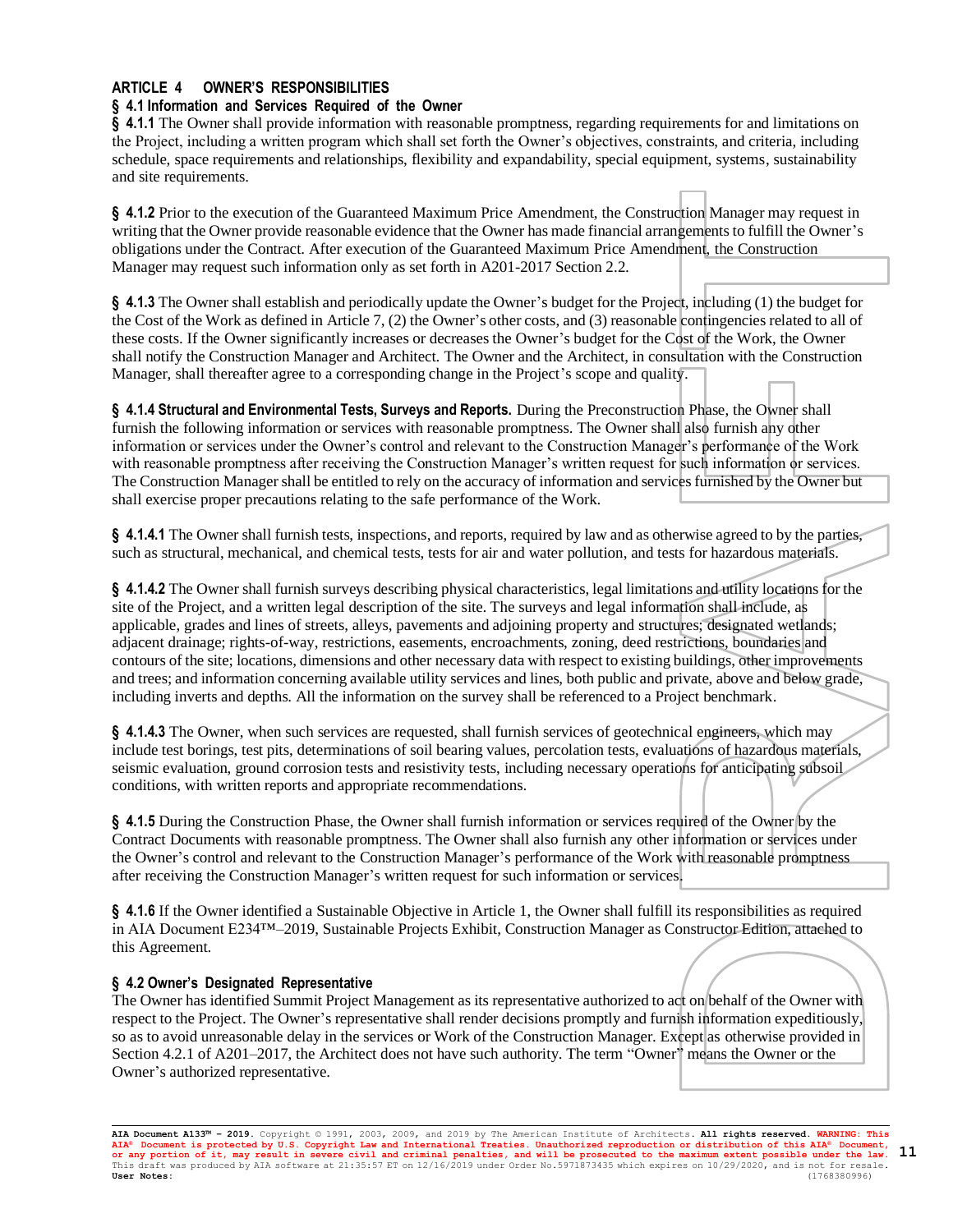**§ 4.2.1 Legal Requirements.** The Owner shall furnish all legal, insurance and accounting services, including auditing services, that may be reasonably necessary at any time for the Project to meet the Owner's needs and interests.

# **§ 4.3 Architect**

The Owner has retained HBG Design to provide services, duties and responsibilities as described in AIA Document B133™–2019, Standard Form of Agreement Between Owner and Architect, Construction Manager as Constructor Edition, as modified, including any additional services requested by the Construction Manager that are necessary for the Preconstruction and Construction Phase services under this Agreement. The Owner shall provide the Construction Manager with a copy of the scope of services in the executed agreement between the Owner and the Architect, and any further modifications to the Architect's scope of services in the agreement.

# **ARTICLE 5 COMPENSATION AND PAYMENTS FOR PRECONSTRUCTION PHASE SERVICES**

### **§ 5.1 Compensation**

**§ 5.1.1** For the Construction Manager's Preconstruction Phase services described in Sections 3.1 and 3.2, the Owner shall compensate the Construction Manager as follows:

*(Insert amount of, or basis for, compensation and include a list of reimbursable cost items, as applicable.)*

« »

**§ 5.1.2** The hourly billing rates for Preconstruction Phase services of the Construction Manager and the Construction Manager's Consultants and Subcontractors, if any, are set forth below.

*(If applicable, attach an exhibit of hourly billing rates or insert them below.)*

#### «See Exhibit "C" »

**Individual or Position Rate** 

**§ 5.1.2.1** Hourly billing rates for Preconstruction Phase services include all costs to be paid or incurred by the Construction Manager, as required by law or collective bargaining agreements, for taxes, insurance, contributions, assessments and benefits and, for personnel not covered by collective bargaining agreements, customary benefits such as sick leave, medical and health benefits, holidays, vacations and pensions, and shall remain unchanged unless the parties execute a Modification.

**§ 5.1.3** If the Preconstruction Phase services covered by this Agreement have not been completed within «fourteen» ( 14) months of the date of this Agreement, through no fault of the Construction Manager, the Construction Manager's compensation for Preconstruction Phase services shall be equitably adjusted.

### **§ 5.2 Payments**

**§ 5.2.1** Unless otherwise agreed, payments for services shall be made monthly in proportion to services performed.

**§ 5.2.2** Payments are due and payable upon presentation of the Construction Manager's invoice. Amounts unpaid «forty-five» ( «45» ) days after the invoice date shall bear interest at the rate entered below, or in the absence thereof at the legal rate prevailing from time to time at the principal place of business of the Construction Manager. *(Insert rate of monthly or annual interest agreed upon.)*

«5» % «Five percent per annum»

# **ARTICLE 6 COMPENSATION FOR CONSTRUCTION PHASE SERVICES**

### **§ 6.1 Contract Sum**

**§ 6.1.1** The Owner shall pay the Construction Manager the Contract Sum in current funds for the Construction Manager's performance of the Contract after execution of the Guaranteed Maximum Price Amendment. The Contract Sum is the Cost of the Work as defined in Article 7 plus the Construction Manager's Fee.

### **§ 6.1.2** The Construction Manager's Fee:

*(State a lump sum, percentage of Cost of the Work or other provision for determining the Construction Manager's Fee.)*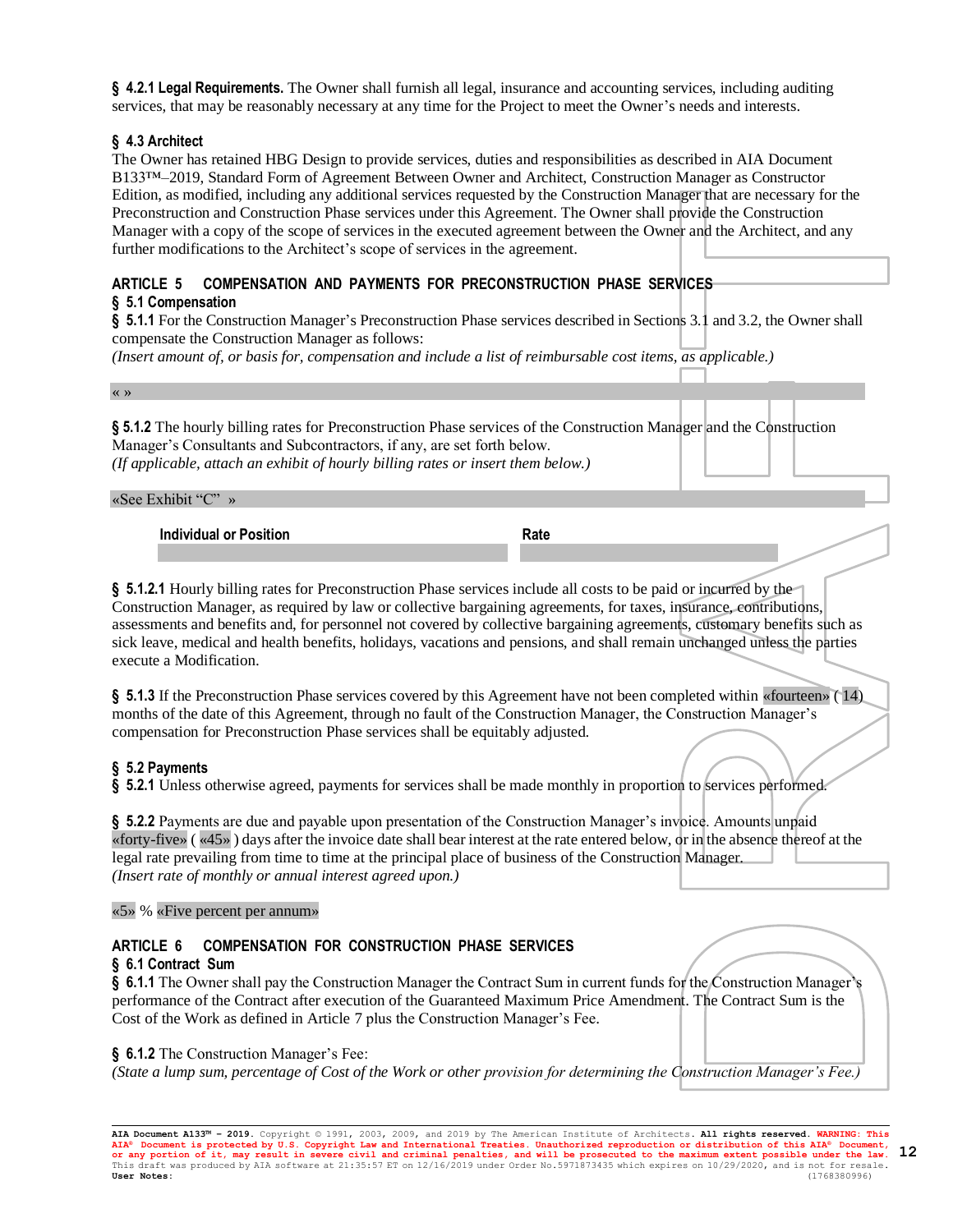«The Construction Manager's Fee is  $\Box$  percent ( $\Box$ %) of the Cost of the Work. Construction Manager's insurance costs will be billed and paid at the rate of **percent** ( $\%$ ) of the Cost of the Work (the "Insurance Markup"). »

**§ 6.1.3** The method of adjustment of the Construction Manager's Fee for changes in the Work:

«For additive Change Orders, the Construction Manager's Fee shall be \_\_\_\_\_ percent (\_\_%) of the Cost of the Work attributable to the change and the Insurance Markup shall be <u>equilibution</u> percent ( $\frac{1}{s}$ %) of the Cost of the Work attributable to the change. For deductive Change Orders, the Guaranteed Maximum Price shall be decreased by  $\Box$  percent ( $\Box$ %) of the amount by which the deductive Change Order reduces the Cost of the Work.» »

**§ 6.1.4** Limitations, if any, on a Subcontractor's overhead and profit for increases in the cost of its portion of the Work:

«Subcontractors may not charge a markup for overhead (including supervision and insurance) and profit that collectively exceeds fifteen percent (15%) of the Subcontractor's actual direct cost of performing the change in the Work, for that portion of the Work performed directly by the Subcontractor, or five percent (5%) of the actual direct cost of theWork, for that portion of the Work performed by the Subcontractor's subcontractor. »

**§ 6.1.5** Rental rates for Construction Manager-owned equipment shall not exceed «eighty five» percent ( «85» %) of the standard rental rate paid at the place of the Project.

**§ 6.1.6** Liquidated damages, if any:

*(Insert terms and conditions for liquidated damages, if any.)*

« Construction Manager shall achieve Substantial Completion of the entire Work before the expiration of the Contract Time, subject to adjustments in the Contract Time pursuant to the Contract Documents. Owner and Construction Manager agree that if Construction Manager fails to achieve Substantial Completion of the entire Work on or before the expiration of the Contract Time, as set forth in the executed Guaranteed Maximum Price Amendment for CP #02, except and only as such Contract Time may be extended in accordance with the Contract Documents, then as Owner's sole monetary remedy as a result of such delay, Construction Manager shall pay Owner the following liquidated damages for each calendar day, or portion thereof, until Substantial Completion is achieved:

• Delay of One (1) to Five (5) Calendar Days: – No Liquidated Damages Will Be Assessed; and

• Delay of Six (6) to Thirty (30) Calendar Days: – Liquidated Damages at a daily rate of \_\_\_\_\_\_\_\_\_\_\_\_\_ Dollars  $(\$$  ) per calendar day of delay starting on day Six (6) and continuing to day Thirty (30); and

• Delay of Thirty One (31) Calendar Days and beyond: – Liquidated Damages at a daily rate of Dollars (\$<u>\_\_\_\_\_\_</u>) per calendar day of delay starting on day Thirty One (31) and continuing until Substantial Completion is achieved. This daily rate is in addition to the Liquidated Damages due for the first Thirty (30) days of delay.

Construction Manager agrees that the exact amount of Owner's losses due to Construction Manager's delay in achieving Substantial Completion of the entire Work by the Contract Time are not readily ascertainable, that Construction Manager has generally reviewed with Owner the nature and extent of the actual damages that Owner will incur should Construction Manager fail to complete the Work by the Contract Time and that the amounts established herein as liquidated damages constitute an agreed and reasonable estimate by the parties of the damages and not a penalty. At its option, Owner may deduct any such damages determined in accordance with this Section 6.1.6 from the amounts due Construction Manager under the terms of this Agreement. Construction Manager further agrees that the liquidated damages established herein apply only to Construction Manager's failure to timely achieve Substantial Completion of the entire Work by the designated Contract Time, as may be extended in accordance with the Contract Documents, and that such liquidated damages do not apply to, nor affect, waive or diminish in any way, any non-monetary remedy available to Owner as a result of Construction Manager delay or any other damages (i.e., unrelated to delay) for which Construction Manager may be responsible as a result of any other act, error, omission or breach of this Agreement. »

# **§ 6.2 Guaranteed Maximum Price**

**§ 6.2.1** The Construction Manager guarantees that the Contract Sum shall not exceed the Guaranteed Maximum Price (also referred to in the Contract Documents as the "GMP") set forth in the Guaranteed Maximum Price Amendment, subject to additions and deductions by Change Order as provided in the Contract Documents. Each Guaranteed

**AIA Document A133™ – 2019.** Copyright © 1991, 2003, 2009, and 2019 by The American Institute of Architects**. All rights reserved. WARNING: This AIA® Document is protected by U.S. Copyright Law and International Treaties. Unauthorized reproduction or distribution of this AIA® Document, or any portion of it, may result in severe civil and criminal penalties, and will be prosecuted to the maximum extent possible under the law.** This draft was produced by AIA software at 21:35:57 ET on 12/16/2019 under Order No.5971873435 which expires on 10/29/2020, and is not for resale.<br>**User Notes:** (1768380996) **User Notes:** (1768380996) **13**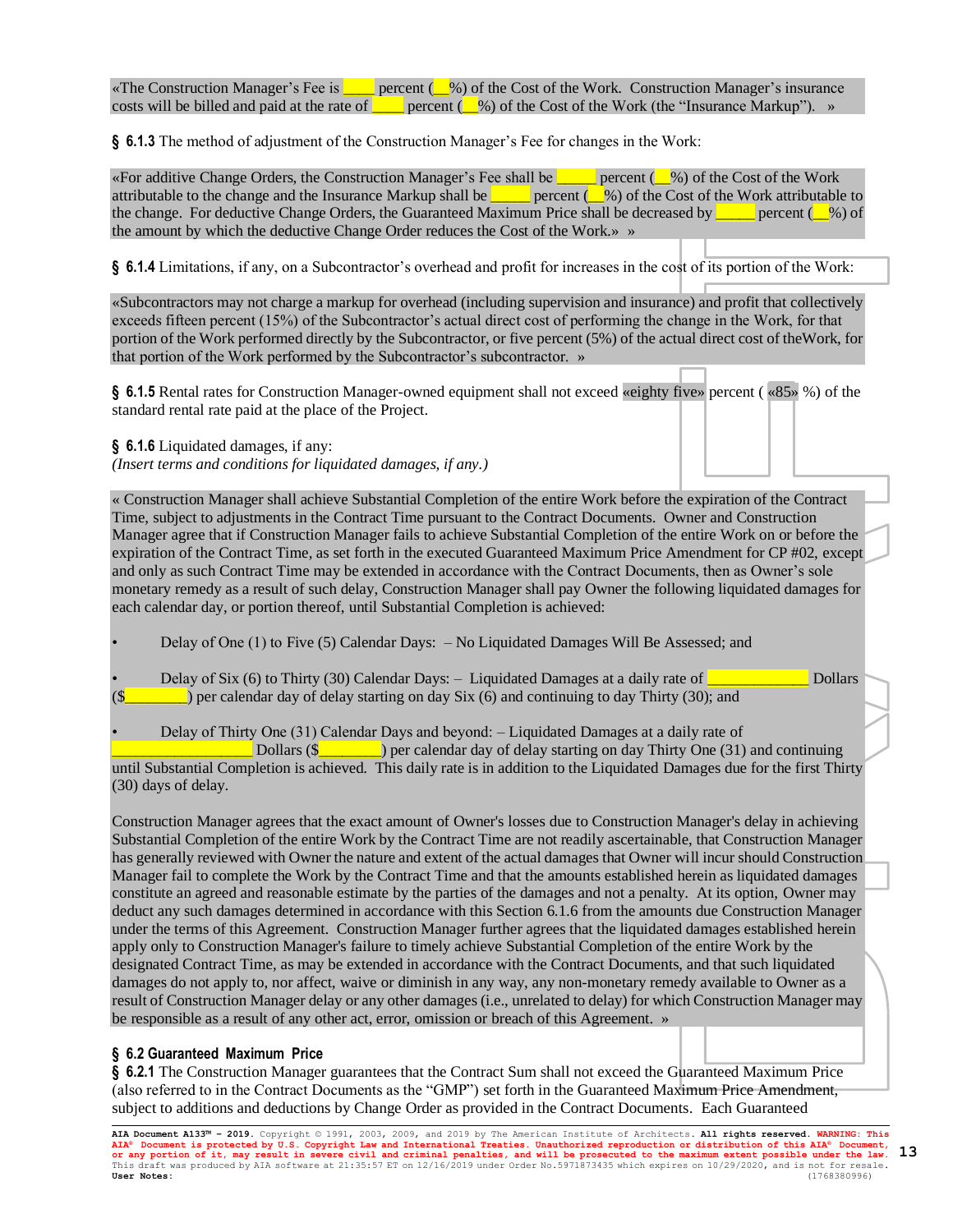Maximum Price Amendment shall contain a detailed breakdown of the GMP. Costs which would cause the Guaranteed Maximum Price to be exceeded shall be paid by the Construction Manager without reimbursement by the Owner. Construction Manager acknowledges and agrees that the Guaranteed Maximum Price includes all inflationary costs and adjustments, and labor and material escalations, in connection with the performance of the Work. The Guaranteed Maximum Price shall not be adjusted due to any such inflationary costs and/or escalation events.

**§ 6.2.2** As noted in Section 3.2.4, the GMP shall include a Contingency. The Contingency shall not exceed five percent (5%) of the total estimated Cost of the Work. Funds may not be withdrawn from the Contingency without Owner's prior written consent, which consent shall not be unreasonably withheld. The parties agree that the Contingency may be used to fund items of the Work that are (i) inferred or intended by the Contract Documents though not specifically represented in such Contract Documents or (ii) omitted from the bids of any Subcontractor, provided such items of the Work would otherwise be a Cost of the Work in accordance with Article 7, and not excluded from the Contingency in accordance with the following sentence. In no event shall Contingency funds be available for the following: (1) costs not to be reimbursed in accordance with Article 8, below; or (2) the correction of Work rejected by Owner or Architect as not being in conformance with the Contract Documents. Construction Manager agrees to provide Owner with a monthly report indicating the status of the Contingency. Construction Manager shall complete the buy-out of subcontracts and supplier contracts ("Buy-Out Completion") no later than one hundred twenty (120) days following the commencement of the Work of CP #02. Within ten (10) days of Buy-Out Completion, Construction Manager shall deliver to Owner a statement of all buy-out costs, with a comparison to the amounts designated for such items in the breakdown of the Guaranteed Maximum Price included with the Guaranteed Maximum Price Amendment for CP #02 (the "Buy-Out Log"). The net amount of any savings in any line item resulting from the Buy-Out Completion ("Buy-Out Savings") shall be allocated to the Contingency line item.

**§ 6.2.3** The GMP includes the Construction Manager's General Conditions Costs. As part of the Cost of the Work, the Owner shall pay the Construction Manager for its General Conditions Costs actually incurred in the performance of the Work, provided that the maximum amount payable by Owner to Construction Manager for its General Conditions Costs shall not exceed the amount shown for such costs in Exhibit "G," the Construction Manager's Breakdown of General Conditions Costs (the "NTE General Conditions Cap"). Notwithstanding anything to the contrary in the Contract Documents, the total cost to the Owner for all General Conditions Costs for the Work shall in no event exceed the NTE General Conditions Cap, unless such amount is increased by Change Order. The Owner shall pay Construction Manager for its General Conditions Costs in the manner provided by Article 11. Construction Manager's General Conditions Costs shall be subject to audit upon (i) fifty percent (50%) completion of the entire Work, and (ii) Substantial Completion of the entire Work, and any necessary adjustments to the Contract Sum and/or Guaranteed Maximum Price as a result of such audits shall be made as provided in Article 10. For purposes of this Contract, "General Conditions Costs" means the costs of the facilities and services necessary for the proper execution and completion of the Work but which are not incorporated in the Work, all as more particularly described in Exhibit "G," attached hereto

### **§ 6.3 Changes in the Work**

**§ 6.3.1** The Owner may, without invalidating the Contract, order changes in the Work within the general scope of the Contract consisting of additions, deletions or other revisions. The Owner shall issue such changes in writing. The Construction Manager may be entitled to an equitable adjustment in the Contract Time as a result of changes in the Work.

**§ 6.3.1.1** The Architect may order minor changes in the Work as provided in Article 7 of AIA Document A201–2017, General Conditions of the Contract for Construction.

**§ 6.3.2** Adjustments to the Guaranteed Maximum Price on account of changes in the Work subsequent to the execution of the Guaranteed Maximum Price Amendment may be determined by any of the methods listed in Article 7 of AIA Document A201–2017, General Conditions of the Contract for Construction.

**§ 6.3.3** Adjustments to subcontracts awarded on the basis of a stipulated sum shall be determined in accordance with Article 7 of A201–2017, as they refer to "cost" and "fee," and not by Articles 6 and 7 of this Agreement. Adjustments to subcontracts awarded with the Owner's prior written consent on the basis of cost plus a fee shall be calculated in accordance with the terms of those subcontracts.

**§ 6.3.4** In calculating adjustments to the Guaranteed Maximum Price, the terms "cost" and "costs" as used in Article 7 of AIA Document A201–2017 shall mean the Cost of the Work as defined in Article 7 of this Agreement and the term "fee" shall mean the Construction Manager's Fee as defined in Section 6.1.2 of this Agreement.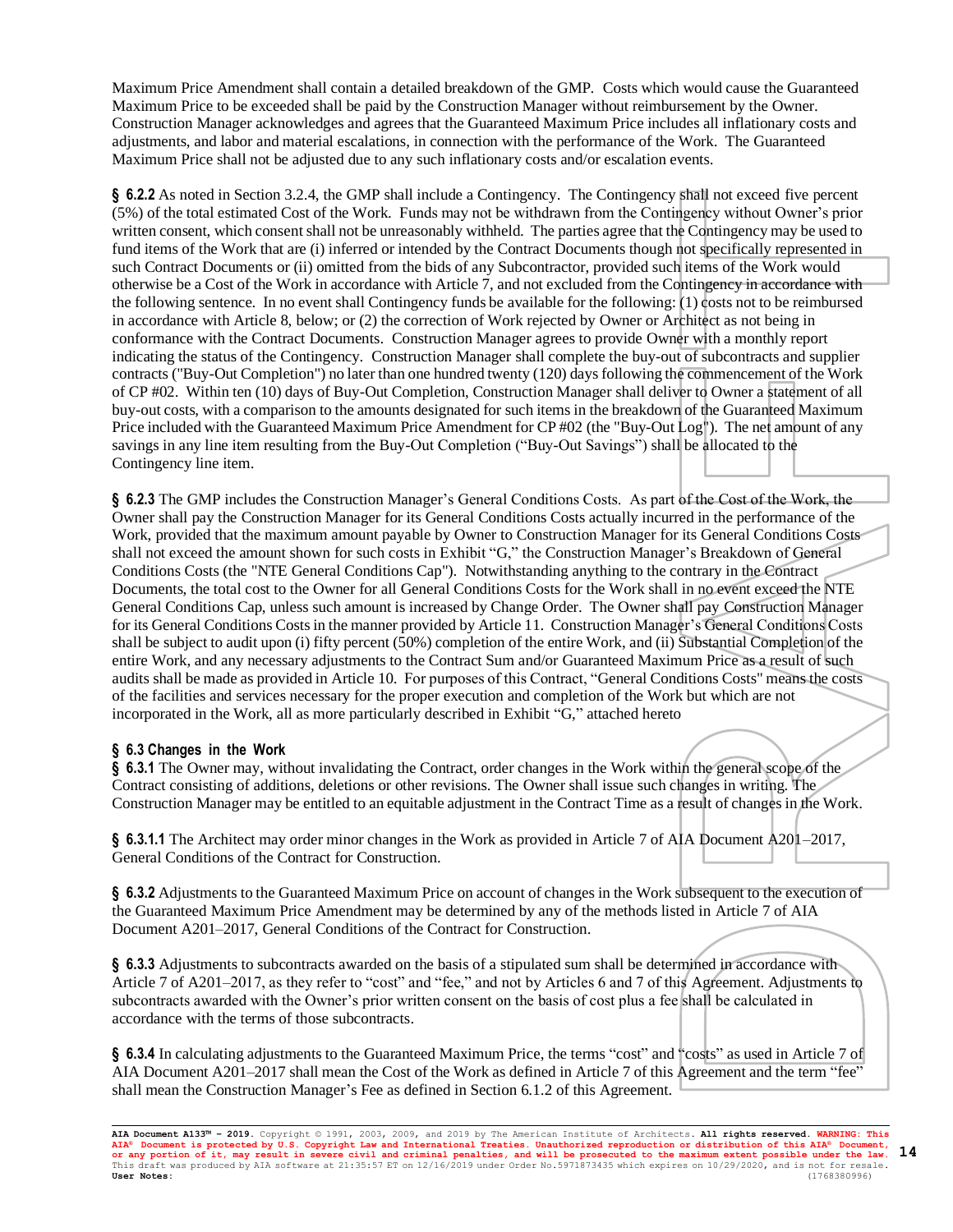**§ 6.3.5** If no specific provision is made in Section 6.1.3 for adjustment of the Construction Manager's Fee in the case of changes in the Work, or if the extent of such changes is such, in the aggregate, that application of the adjustment provisions of Section 6.1.3 will cause substantial inequity to the Owner or Construction Manager, the Construction Manager's Fee shall be equitably adjusted on the same basis that was used to establish the Fee for the original Work, and the Guaranteed Maximum Price shall be adjusted accordingly.

# **ARTICLE 7 COST OF THE WORK FOR CONSTRUCTION PHASE**

# **§ 7.1 Costs to Be Reimbursed**

**§ 7.1.1** The term Cost of the Work shall mean costs necessarily incurred by the Construction Manager in the proper performance of the Work. The Cost of the Work shall include only the items set forth in Sections 7.1 through 7.7.

**§ 7.1.2** Where, pursuant to the Contract Documents, any cost is subject to the Owner's prior approval, the Construction Manager shall obtain such approval in writing prior to incurring the cost.

**§ 7.1.3** Costs shall be at rates not higher than the standard rates paid at the place of the Project, except with prior approval of the Owner.

# **§ 7.2 Labor Costs**

**§ 7.2.1** Wages or salaries of construction workers directly employed by the Construction Manager to perform the construction of the Work at the site or, with the Owner's prior approval, at off-site workshops.

**§ 7.2.2** Wages or salaries of the Construction Manager's supervisory and administrative personnel whose duties are directly related to the supervision, management and/or administration of the Work. These costs are included in the Construction Manager's General Conditions Costs as described in Section 6.2.3 of this Agreement. The wage and salary rates of Construction Manager's supervisory and administrative personnel are set forth in Exhibit "C."

**§ 7.2.3** Wages and salaries of the Construction Manager's supervisory or administrative personnel engaged at factories, workshops or while traveling, in expediting the production or transportation of materials or equipment required for the Work, but only for that portion of their time required for the Work. These costs are included in the Construction Manager's General Conditions Costs as described in Section 6.2.3 of this Agreement. The wage and salary rates of Construction Manager's supervisory and administrative personnel are set forth in Exhibit "C."

**§ 7.2.4** Costs paid or incurred by the Construction Manager, as required by law or collective bargaining agreements, for taxes, insurance, contributions, assessments and benefits and, for personnel not covered by collective bargaining agreements, customary benefits such as sick leave, medical and health benefits, holidays, vacations and pensions, provided such costs are based on wages and salaries included in the Cost of the Work under Sections 7.2.1 through 7.2.3. These costs are included in the Construction Manager's General Conditions Costs as described in Section 6.2.3 of this Agreement.

**§ 7.2.5** If agreed rates for labor costs, in lieu of actual costs, are provided in this Agreement, the rates shall remain unchanged throughout the duration of this Agreement, unless the parties execute a Modification.

# **§ 7.3 Subcontract Costs**

Payments made by the Construction Manager to Subcontractors in accordance with the requirements of the subcontracts and this Agreement.

### **§ 7.4 Costs of Materials and Equipment Incorporated in the Completed Construction**

**§ 7.4.1** Costs, including transportation and storage at the site, of materials and equipment incorporated, or to be incorporated, in the completed construction. With respect to "materials" as defined in 18 CCR  $\S$ 1521(a)(4) and "fixtures" as defined in 18 CCR §1521(a)(5), the Construction Manager shall act as the Owner's Purchasing Agent in accordance with the Owner's Purchasing Agreement, in the form attached hereto as Exhibit "D," in order to avoid imposition on the Owner or the Construction Manager of California sales or use taxes on tangible goods purchased in connection with performance of the Work.

**§ 7.4.2** Costs of materials described in the preceding Section 7.4.1 in excess of those actually installed to allow for reasonable waste and spoilage. Unused excess materials, if any, shall become the Owner's property at the completion of the Work or, at the Owner's option, shall be sold by the Construction Manager. Any amounts realized from such sales shall be credited to the Owner as a deduction from the Cost of the Work.

**AIA Document A133™ – 2019.** Copyright © 1991, 2003, 2009, and 2019 by The American Institute of Architects**. All rights reserved. WARNING: This AIA® Document is protected by U.S. Copyright Law and International Treaties. Unauthorized reproduction or distribution of this AIA® Document, or any portion of it, may result in severe civil and criminal penalties, and will be prosecuted to the maximum extent possible under the law. 15** This draft was produced by AIA software at 21:35:57 ET on 12/16/2019 under Order No.5971873435 which expires on 10/29/2020, and is not for resale.<br>**User Notes:** (1768380996) **User Notes:** (1768380996)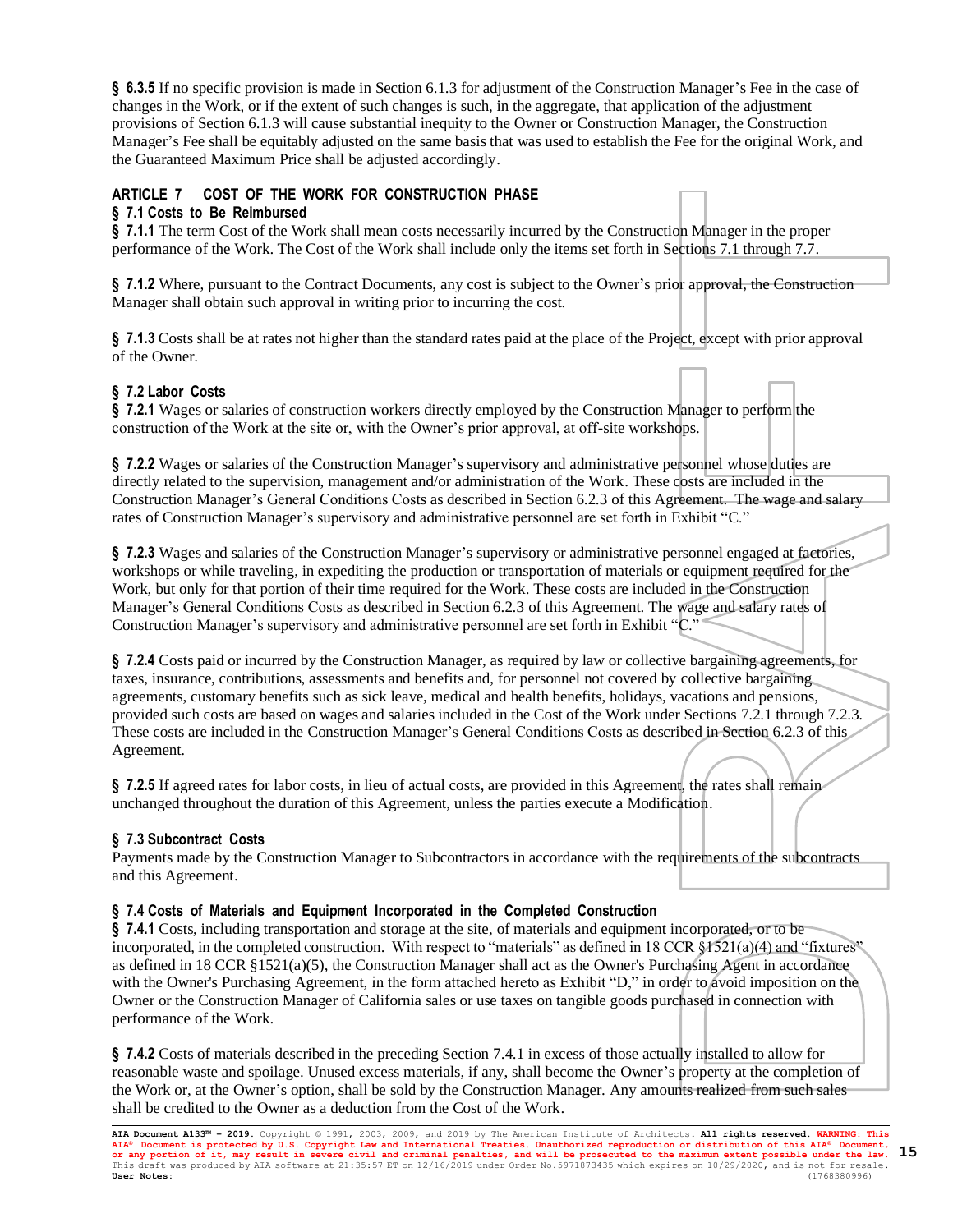# **§ 7.5 Costs of Other Materials and Equipment, Temporary Facilities and Related Items**

**§ 7.5.1** Costs of transportation, storage, installation, dismantling, maintenance, and removal of materials, supplies, temporary facilities, machinery, equipment and hand tools not customarily owned by construction workers that are provided by the Construction Manager at the site and fully consumed in the performance of the Work. Costs of materials, supplies, temporary facilities, machinery, equipment, and tools, that are not fully consumed, shall be based on the cost or value of the item at the time it is first used on the Project site less the value of the item when it is no longer used at the Project site. Costs for items not fully consumed by the Construction Manager shall mean fair market value.

**§ 7.5.2** Rental charges for temporary facilities, machinery, equipment, and hand tools not customarily owned by construction workers that are provided by the Construction Manager at the site, and the costs of transportation, installation, dismantling, minor repairs, and removal of such temporary facilities, machinery, equipment, and hand tools. Rates and quantities of equipment owned by the Construction Manager, or a related party as defined in Section 7.8, shall be subject to the Owner's prior approval. The total rental cost of any such equipment may not exceed the purchase price of any comparable item.

**§ 7.5.3** Costs of removal of debris from the site of the Work and its proper and legal disposal.

**§ 7.5.4** Costs of the Construction Manager's site office, including general office equipment and supplies.

**§ 7.5.5** Costs of materials and equipment suitably stored off the site at a mutually acceptable location, subject to the Owner's prior approval. Materials stored offsite must be in a bonded and secure storage facility, documented with photographs establishing that the material is intended for this specific Project, and be properly insured with the Owner listed as additionally insured.

# **§ 7.6 Miscellaneous Costs**

**§ 7.6.1** Premiums for that portion of insurance and bonds required by the Contract Documents that can be directly attributed to this Contract. Construction Manager's insurance costs shall be paid at the rate of  $\qquad \qquad \qquad$  percent ( $\qquad$ %) of the Cost of the Work.

**§ 7.6.1.1** Costs for self-insurance, for either full or partial amounts of the coverages required by the Contract Documents, with the Owner's prior written approval. At the Owner's sole discretion, the Project may be insured by an Owner Controlled Insurance Program ("OCIP") or other form of "wrap" general liability insurance policy.

**§ 7.6.1.2** Costs for insurance through a captive insurer owned or controlled by the Construction Manager, with the Owner's prior written approval.

**§ 7.6.2** Sales, use, or similar taxes, imposed by a governmental authority, that are related to the Work and for which the Construction Manager is liable. Notwithstanding the foregoing, and solely with respect to "materials" and "fixtures" (as those terms are defined in Section 7.4.1) which Construction Manager agrees to purchase pursuant to this procedure, the Construction Manager shall act as the Owner's Purchasing Agent in accordance with the Owner's Purchasing Agreement, in order to avoid imposition on the Owner or the Construction Manager of California sales or use taxes on tangible goods purchased in connection with performance of the Work. Solely with respect to materials and fixtures which Construction Manager agrees to purchase pursuant to this procedure, if the Construction Manager fails to comply with the terms of the Purchasing Agent Agreement between Owner and Construction Manager, Construction Manager shall be solely responsible to pay at Construction Manager's sole expense all applicable sales, consumer, use and similar taxes for the Work provided by the Construction Manager that are legally enacted when bids are received, or negotiations concluded, whether or not yet effective or merely scheduled to go into effect. Provided, however, that if the Construction Manager complies with the terms of the Purchasing Agent Agreement between Owner and Construction Manager, or if a vendor to Construction Manager or to a subcontractor declines to participate in the Purchasing Agent Agreement process, and Construction Manager nevertheless is required to pay applicable sales, consumer, use and similar taxes for the Work provided by Construction Manager, such costs are reimbursable as a Cost of the Work and the Guaranteed Maximum Price shall be increased accordingly.

**§ 7.6.3** Fees and assessments for the building permit, and for other permits, licenses, and inspections, for which the Construction Manager is required by the Contract Documents to pay.

**AIA Document A133™ – 2019.** Copyright © 1991, 2003, 2009, and 2019 by The American Institute of Architects**. All rights reserved. WARNING: This AIA® Document is protected by U.S. Copyright Law and International Treaties. Unauthorized reproduction or distribution of this AIA® Document, or any portion of it, may result in severe civil and criminal penalties, and will be prosecuted to the maximum extent possible under the law.** This draft was produced by AIA software at 21:35:57 ET on 12/16/2019 under Order No.5971873435 which expires on 10/29/2020, and is not for resale.<br> **User Notes:** (1768380996) **User Notes:** (1768380996) **16**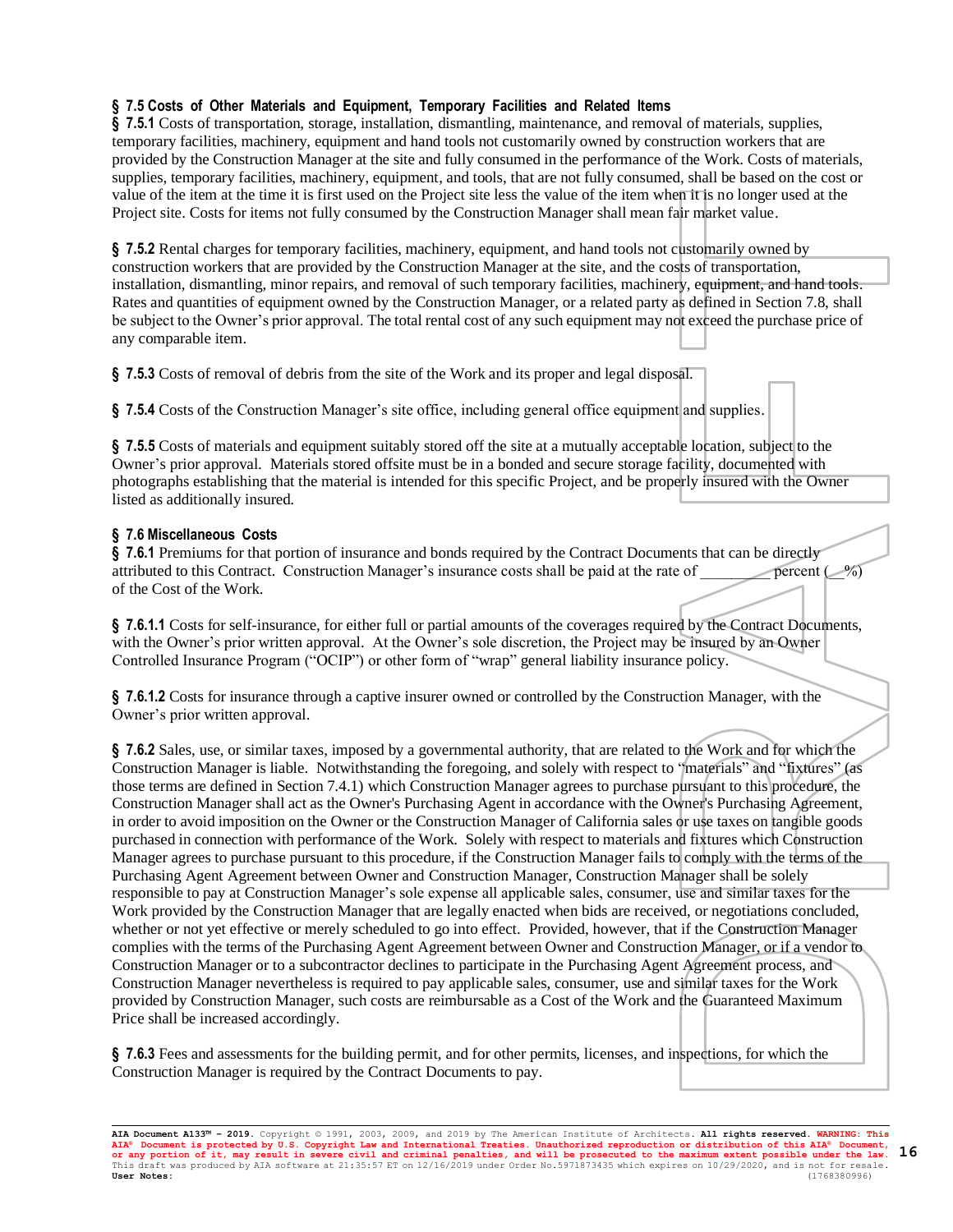**§ 7.6.4** Fees of laboratories for tests required by the Contract Documents; except those related to defective or nonconforming Work for which reimbursement is excluded under Article 13 of AIA Document A201–2017 or by other provisions of the Contract Documents, and which do not fall within the scope of Section 7.7.3.

**§ 7.6.5** Royalties and license fees paid for the use of a particular design, process, or product, required by the Contract Documents.

**§ 7.6.5.1** The cost of defending suits or claims for infringement of patent rights arising from requirements of the Contract Documents, payments made in accordance with legal judgments against the Construction Manager resulting from such suits or claims, and payments of settlements made with the Owner's consent, unless the Construction Manager had reason to believe that the required design, process, or product was an infringement of a copyright or a patent, and the Construction Manager failed to promptly furnish such information to the Architect as required by Article 3 of AIA Document A201–2017. The costs of legal defenses, judgments, and settlements shall not be included in the Cost of the Work used to calculate the Construction Manager's Fee or subject to the Guaranteed Maximum Price.

**§ 7.6.6** Costs for communications services, electronic equipment, and software, directly related to the Work and located at the site, with the Owner's prior approval.

**§ 7.6.7** Costs of document reproductions and delivery charges.

**§ 7.6.8** Deposits lost for causes other than the Construction Manager's negligence or failure to fulfill a specific responsibility in the Contract Documents; provided, however, that the Construction Manager first shall have used reasonable efforts to recover such lost deposits (in which case the reasonable costs of recovering the lost deposit shall also constitute a Cost of the Work).

**§ 7.6.9** Legal, mediation and arbitration costs, including attorneys' fees, other than those arising from disputes between the Owner and Construction Manager, reasonably incurred by the Construction Manager after the execution of this Agreement in the performance of the Work and with the Owner's prior approval, which shall not be unreasonably withheld.

**§ 7.6.10** Expenses incurred in accordance with the Construction Manager's standard written personnel policy for relocation and temporary living allowances of the Construction Manager's personnel required for the Work, with the Owner's prior approval.

**§ 7.6.11** That portion of the reasonable expenses of the Construction Manager's supervisory or administrative personnel incurred while traveling in discharge of duties connected with the Work.

# **§ 7.7 Other Costs and Emergencies**

**§ 7.7.1** Other costs incurred in the performance of the Work, with the Owner's prior approval.

**§ 7.7.2** Costs incurred in taking action to prevent threatened damage, injury, or loss, in case of an emergency affecting the safety of persons and property, as provided in Article 10 of AIA Document A201–2017.

**§ 7.7.3** Costs of repairing or correcting damaged or nonconforming Work executed by the Construction Manager, Subcontractors or suppliers, provided (a) that the repair or correction is completed prior to Final Completion, (b) only to the extent that the cost of repair or correction is not recovered by the Construction Manager from insurance, sureties, Subcontractors, suppliers, or others, and (c) that such damaged or nonconforming Work was not caused by negligence or failure to fulfill a specific responsibility of the Construction Manager or its Subcontractors of any tier.

**§ 7.7.4** The costs described in Sections 7.1 through 7.7 shall be included in the Cost of the Work, notwithstanding any provision of AIA Document A201–2017 or other Conditions of the Contract which may require the Construction Manager to pay such costs, unless such costs are excluded by the provisions of Section 7.9.

### **§ 7.8 Related Party Transactions**

**§ 7.8.1** For purposes of this Section 7.8, the term "related party" shall mean (1) a parent, subsidiary, affiliate, or other entity having common ownership of, or sharing common management with, the Construction Manager; (2) any entity in which any stockholder in, or management employee of, the Construction Manager holds an equity interest in excess of ten percent in the aggregate; (3) any entity which has the right to control the business or affairs of the Construction Manager;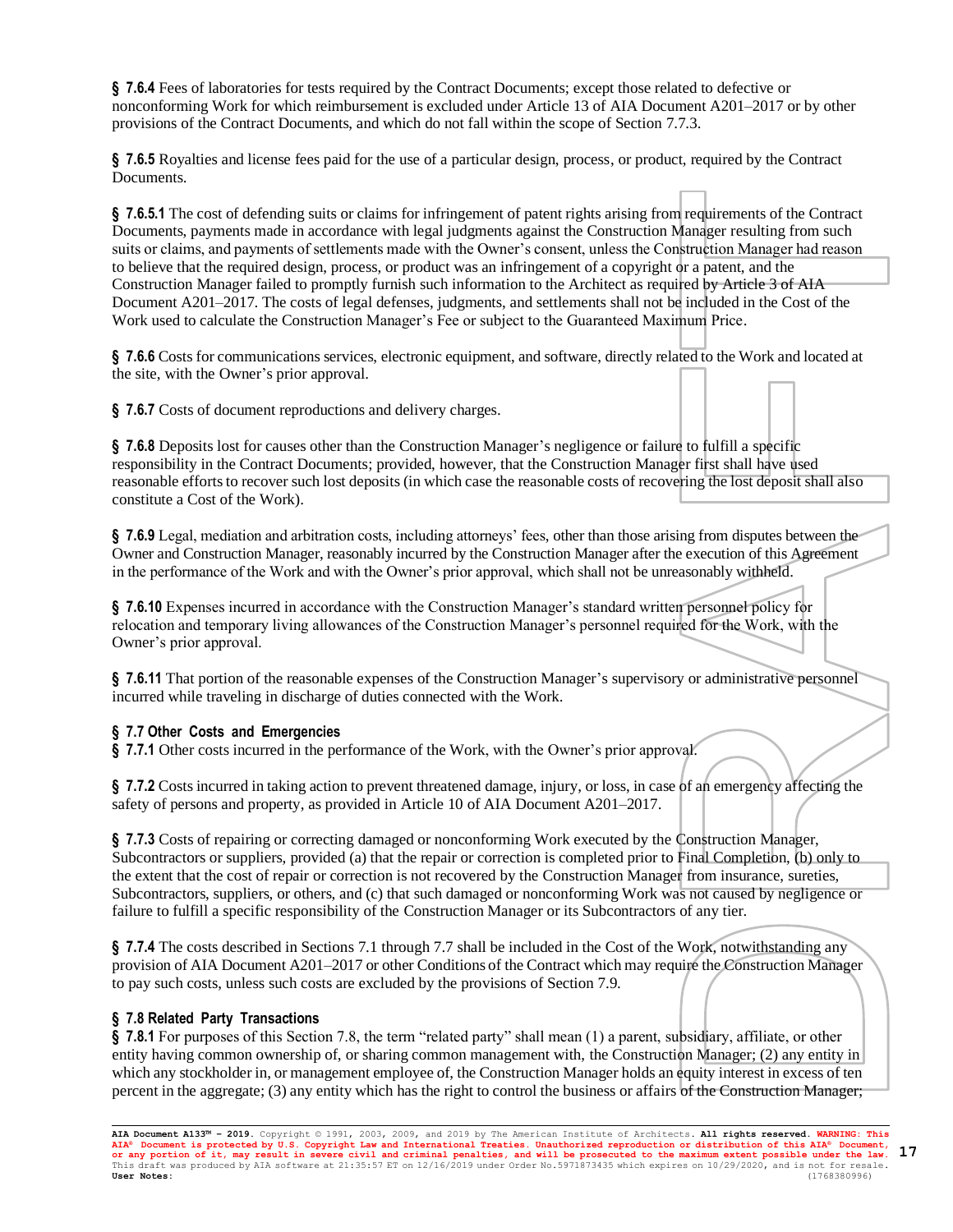or (4) any person, or any member of the immediate family of any person, who has the right to control the business or affairs of the Construction Manager.

**§ 7.8.2** If any of the costs to be reimbursed arise from a transaction between the Construction Manager and a related party, the Construction Manager shall notify the Owner of the specific nature of the contemplated transaction, including the identity of the related party and the anticipated cost to be incurred, before any such transaction is consummated or cost incurred. If the Owner, after such notification, authorizes the proposed transaction in writing, then the cost incurred shall be included as a cost to be reimbursed, and the Construction Manager shall procure the Work, equipment, goods, or service, from the related party, as a Subcontractor, according to the terms of Article 9. If the Owner fails to authorize the transaction in writing, the Construction Manager shall procure the Work, equipment, goods, or service from some person or entity other than a related party according to the terms of Article 9.

### **§ 7.9 Costs Not To Be Reimbursed**

**§ 7.9.1** The Cost of the Work shall not include the items listed below:

- **.1** Salaries and other compensation of the Construction Manager's personnel stationed at the Construction Manager's principal office or offices other than the site office, except as specifically provided in Section 7.2, or as may be provided in Article 14;
- **.2** Bonuses, profit sharing, incentive compensation, and any other discretionary payments, paid to anyone hired by the Construction Manager or paid to any Subcontractor or vendor, unless the Owner has provided prior approval;
- **.3** Expenses of the Construction Manager's principal office and offices other than the site office;
- **.4** Overhead and general expenses, except as may be expressly included in Sections 7.1 to 7.7;
- **.5** The Construction Manager's capital expenses, including interest on the Construction Manager's capital employed for the Work;
- **.6** Except as provided in Section 7.7.3 of this Agreement, costs due to the negligence of, or failure to fulfill a specific responsibility of the Contract by, the Construction Manager, Subcontractors, and suppliers, or anyone directly or indirectly employed by any of them or for whose acts any of them may be liable;
- **.7** Any cost not specifically and expressly described in Sections 7.1 to 7.7;
- **.8** Costs, other than costs included in Change Orders approved by the Owner, that would cause the Guaranteed Maximum Price to be exceeded;
- **.9** Costs for services incurred during the Preconstruction Phase, and
- **.10** General Conditions Costs in excess of the NTE General Conditions Cap, except as provided in Section 6.2.3.

# **ARTICLE 8 DISCOUNTS, REBATES, AND REFUNDS**

**§ 8.1** Cash discounts obtained on payments made by the Construction Manager shall accrue to the Owner if (1) before making the payment, the Construction Manager included the amount to be paid, less such discount, in an Application for Payment and received payment from the Owner, or (2) the Owner has deposited funds with the Construction Manager with which to make payments; otherwise, cash discounts shall accrue to the Construction Manager. Trade discounts, rebates, refunds, and amounts received from sales of surplus materials and equipment shall accrue to the Owner, and the Construction Manager shall make provisions so that they can be obtained.

**§ 8.2** Amounts that accrue to the Owner in accordance with the provisions of Section 8.1 shall be credited to the Owner as a deduction from the Cost of the Work.

# **ARTICLE 9 SUBCONTRACTS AND OTHER AGREEMENTS**

**§ 9.1** Those portions of the Work that the Construction Manager does not customarily perform with the Construction Manager's own personnel shall be performed under subcontracts or by other appropriate agreements with the Construction Manager. For those portions of the Work proposed to be performed by Construction Manager with its own forces ("Self-Performed Work") or to be performed by Subcontractors who have not already been selected with Owner's approval during the preconstruction services phase, the Construction Manager agrees to use reasonable efforts to provide three (3) bids from qualified trade contractors who shall be disclosed to the Owner for each such aspect of the Work prior to the Construction Manager retaining any such Subcontractor or undertaking the Self-Performed Work. The Owner may designate specific persons from whom, or entities from which, the Construction Manager shall obtain bids. The Construction Manager shall obtain bids from Subcontractors and from suppliers of materials or equipment fabricated especially for the Work and shall deliver such bids to the Owner. Construction Manager shall disclose to Owner (i) any ownership interest or affiliation between Construction Manager and any proposed subcontractor or supplier, and (ii) any trade Work that is subject to a collective bargaining agreement, before award of any subcontract or purchase order. The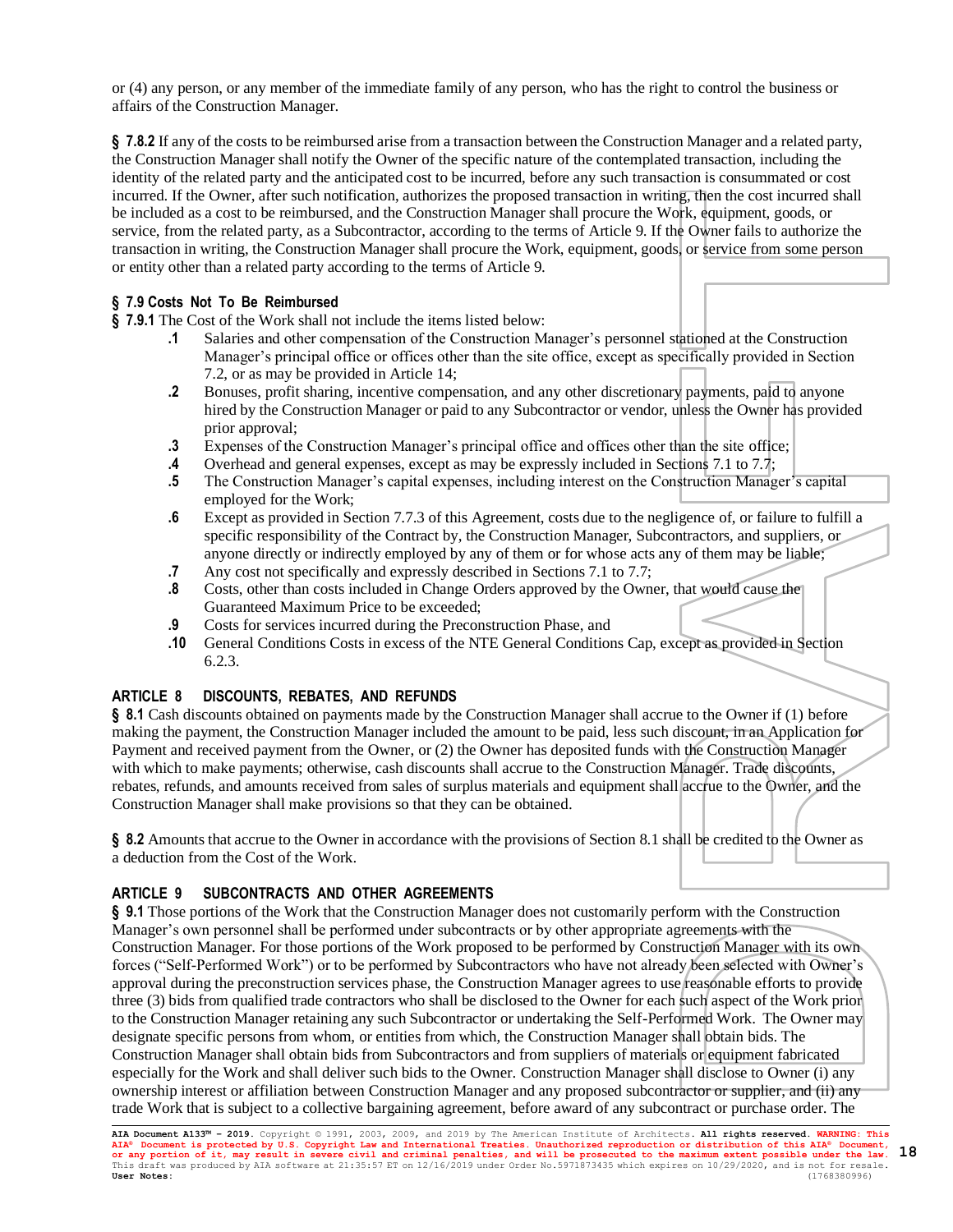Owner shall then determine, with the advice of the Construction Manager, which bids will be accepted. Construction Manager shall obtain Owner's written approval before performing any Self-Performed Work. The Construction Manager shall not be required to contract with anyone to whom the Construction Manager has reasonable objection.

**§ 9.1.1** When a specific subcontractor or supplier (1) is recommended to the Owner by the Construction Manager; (2) is qualified to perform that portion of the Work; and (3) has submitted a bid that conforms to the requirements of the Contract Documents without reservations or exceptions, but the Owner requires that another bid be accepted, then the Construction Manager may require that a Change Order be issued to adjust the Guaranteed Maximum Price by the difference between the bid of the person or entity recommended to the Owner by the Construction Manager and the amount of the subcontract or other agreement actually signed with the person or entity designated by the Owner.

**§ 9.2** Subcontracts or other agreements shall conform to the applicable payment provisions of this Agreement, and shall not be awarded on the basis of cost plus a fee without the Owner's prior written approval. If a subcontract is awarded on the basis of cost plus a fee, the Construction Manager shall provide in the subcontract for the Owner to receive the same audit rights with regard to the Subcontractor as the Owner receives with regard to the Construction Manager in Article 10.

# **ARTICLE 10 ACCOUNTING RECORDS**

The Construction Manager shall keep full and detailed records and accounts related to the Cost of the Work, and exercise such controls, as may be necessary for proper financial management under this Contract and to substantiate all costs incurred. The accounting and control systems shall be satisfactory to the Owner. The Owner and the Owner's auditors shall, during regular business hours and upon reasonable notice, be afforded access to, and shall be permitted to audit and copy, the Construction Manager's records and accounts, including complete documentation supporting accounting entries, books, job cost reports, correspondence, instructions, drawings, receipts, subcontracts, Subcontractor's proposals, Subcontractor's invoices, purchase orders, vouchers, memoranda, and other data relating to this Contract. The Construction Manager shall preserve these records for a period of three years after final payment, or for such longer period as may be required by law. If, as a result of any audit conducted by Owner, Owner determines that discrepancies exist between the actual amounts expended by Construction Manager and the costs charged to Owner in excess of two percent (2%) of the Cost of the Work, then in addition to all other rights and remedies Owner may have, Owner shall be entitled to (i) an adjustment to the Guaranteed Maximum Price in an amount equal to such discrepancy, and (ii) recover the cost of the audit from Construction Manager.

# **ARTICLE 11 PAYMENTS FOR CONSTRUCTION PHASE SERVICES**

# **§ 11.1 Progress Payments**

**§ 11.1.1** Based upon Applications for Payment submitted to the Architect by the Construction Manager, and Certificates for Payment issued by the Architect, the Owner shall make progress payments on account of the Contract Sum, to the Construction Manager, as provided below and elsewhere in the Contract Documents.

**§ 11.1.2** The period covered by each Application for Payment shall be one calendar month ending on the last day of the month, or as follows:

« »

**§ 11.1.3** Provided that an Application for Payment is received by the Architect not later than the « » day of a month, the Owner shall make payment of the amount certified to the Construction Manager not later than the « » day of the « » month. If an Application for Payment is received by the Architect after the application date fixed above, payment of the amount certified shall be made by the Owner not later than  $\langle \cdot \rangle$   $\langle \cdot \rangle$  and  $\langle \cdot \rangle$  and a state the Architect receives the Application for Payment.

*(Federal, state or local laws may require payment within a certain period of time.)*

**§ 11.1.4** With each Application for Payment, the Construction Manager shall submit payrolls, petty cash accounts, receipted invoices or invoices with check vouchers attached, and any other evidence required by the Owner or Architect to demonstrate that payments already made by the Construction Manager on account of the Cost of the Work equal or exceed progress payments already received by the Construction Manager, plus payrolls for the period covered by the present Application for Payment, less that portion of the progress payments attributable to the Construction Manager's Fee.

**§ 11.1.5** Each Application for Payment shall be based on the most recent schedule of values submitted by the Construction Manager in accordance with the Contract Documents. The schedule of values shall allocate the entire Guaranteed Maximum Price among: (1) the various portions of the Work; (2) any contingency for costs that are included in the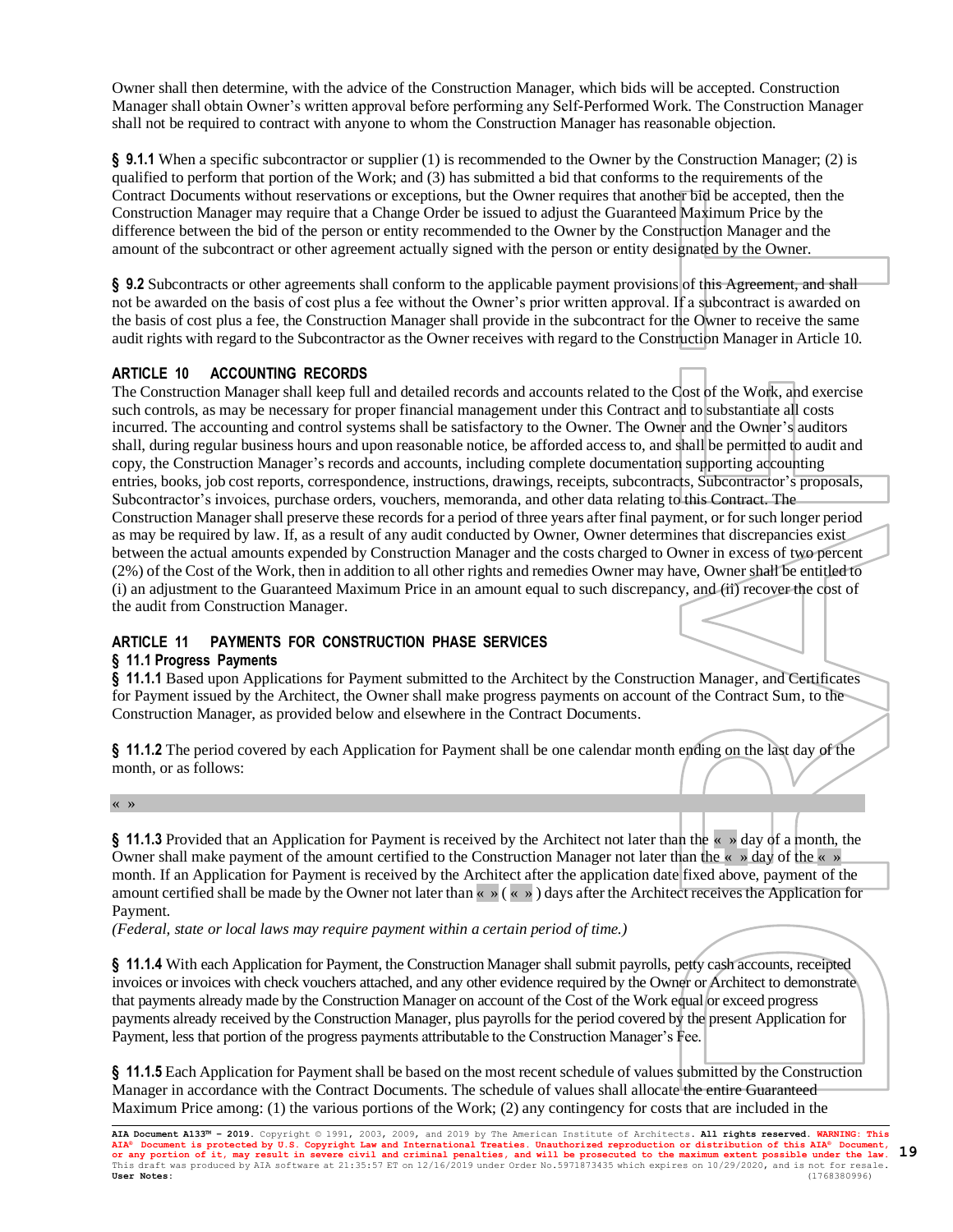Guaranteed Maximum Price but not otherwise allocated to another line item or included in a Change Order; and (3) the Construction Manager's Fee.

**§ 11.1.5.1** The schedule of values shall be prepared in such form and supported by such data to substantiate its accuracy as the Architect may require. The schedule of values shall be used as a basis for reviewing the Construction Manager's Applications for Payment.

**§ 11.1.5.2** The allocation of the Guaranteed Maximum Price under this Section 11.1.5 shall not constitute a separate guaranteed maximum price for the Cost of the Work of each individual line item in the schedule of values.

**§ 11.1.5.3** When the Construction Manager allocates costs from a contingency to another line item in the schedule of values, the Construction Manager shall submit supporting documentation to the Architect.

**§ 11.1.6** Applications for Payment shall show the percentage of completion of each portion of the Work as of the end of the period covered by the Application for Payment. The percentage of completion shall be the lesser of (1) the percentage of that portion of the Work which has actually been completed, or (2) the percentage obtained by dividing (a) the expense that has actually been incurred by the Construction Manager on account of that portion of the Work and for which the Construction Manager has made payment or intends to make payment prior to the next Application for Payment, by (b) the share of the Guaranteed Maximum Price allocated to that portion of the Work in the schedule of values.

**§ 11.1.7** In accordance with AIA Document A201–2017 and subject to other provisions of the Contract Documents, the amount of each progress payment shall be computed as follows:

**§ 11.1.7.1** The amount of each progress payment shall first include:

- **.1** That portion of the Guaranteed Maximum Price (other than General Conditions Costs) properly allocable to completed Work as determined by multiplying the percentage of completion of each portion of the Work by the share of the Guaranteed Maximum Price allocated to that portion of the Work in the most recent schedule of values;
- **.2** That portion of the Guaranteed Maximum Price (other than General Conditions Costs) properly allocable to materials and equipment delivered and suitably stored at the site for subsequent incorporation in the completed construction or, if approved in writing in advance by the Owner, suitably stored off the site at a location agreed upon in writing;
- **.3** That portion of the General Conditions Costs that is due. This amount shall be paid in accordance with the General Conditions Costs draw schedule that is attached to this Agreement as Exhibit "G", or in a monthly amount that is calculated by dividing the NTE General Conditions Cap shown on Exhibit "G" by the total number of months in the Construction Schedule;
- **.4** That portion of Construction Change Directives that the Architect determines, in the Architect's professional judgment, to be reasonably justified; and
- **.5** The Construction Manager's Fee, computed upon the Cost of the Work described in the preceding Sections 11.1.7.1.1, 11.1.7.1.2 and 11.1.7.1.3 at the rate stated in Section 6.1.2 or, if the Construction Manager's Fee is stated as a fixed sum in that Section, an amount that bears the same ratio to that fixed-sum fee as the Cost of the Work included in Sections 11.1.7.1.1, 11.1.7.1.2 and 11.1.7.1.3 bears to a reasonable estimate of the probable Cost of the Work upon its completion.
- **§ 11.1.7.2** The amount of each progress payment shall then be reduced by:
	- **.1** The aggregate of any amounts previously paid by the Owner;
	- **.2** The amount, if any, for Work that remains uncorrected and for which the Architect has previously withheld a Certificate for Payment as provided in Article 9 of AIA Document A201–2017;
	- **.3** Any amount for which the Construction Manager does not intend to pay a Subcontractor or material supplier, unless the Work has been performed by others the Construction Manager intends to pay;
	- **.4** For Work performed or defects discovered since the last payment application, any amount for which the Architect may withhold payment, or nullify a Certificate of Payment in whole or in part, as provided in Article 9 of AIA Document A201–2017;
	- **.5** The shortfall, if any, indicated by the Construction Manager in the documentation required by Section 11.1.4 to substantiate prior Applications for Payment, or resulting from errors subsequently discovered by the Owner's auditors in such documentation; and
	- **.6** Retainage withheld pursuant to Section 11.1.8.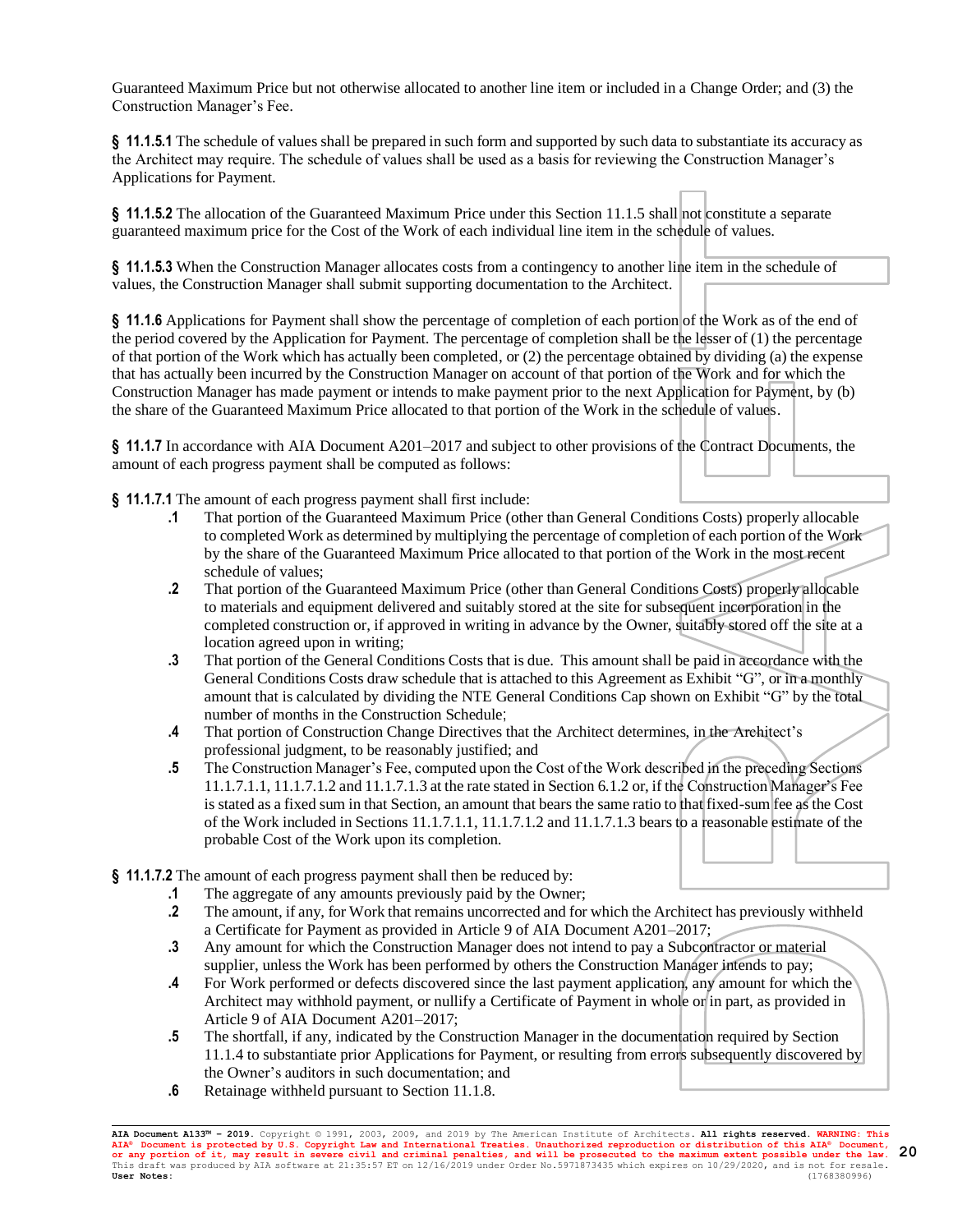# **§ 11.1.8 Retainage**

**§ 11.1.8.1** For each progress payment made prior to Substantial Completion of the Work, the Owner may withhold the following amount, as retainage, from the payment otherwise due:

*(Insert a percentage or amount to be withheld as retainage from each Application for Payment. The amount of retainage may be limited by governing law.)*

«Ten percent (10%) of the amount requested in each Application for Payment, except that Owner shall not withhold retention from Construction Manager's General Conditions Costs. »

**§ 11.1.8.1.1** The following items are not subject to retainage:

*(Insert any items not subject to the withholding of retainage, such as general conditions, insurance, etc.)*

«Construction Manager's General Conditions Costs »

**§ 11.1.8.2** Reduction or limitation of retainage, if any, shall be as follows:

*(If the retainage established in Section 11.1.8.1 is to be modified prior to Substantial Completion of the entire Work, insert provisions for such modification.)*

« »

**§ 11.1.8.3** Except as set forth in this Section 11.1.8.3, upon Substantial Completion of the Work, the Construction Manager may submit an Application for Payment that includes the retainage withheld from prior Applications for Payment pursuant to this Section 11.1.8. The Application for Payment submitted at Substantial Completion shall not include retainage as follows:

*(Insert any other conditions for release of retainage, such as upon completion of the Owner's audit and reconciliation, upon Substantial Completion.)*

### «Not Applicable »

**§ 11.1.9** If final completion of the Work is materially delayed through no fault of the Construction Manager, the Owner shall pay the Construction Manager any additional amounts in accordance with Article 9 of AIA Document A201–2017.

**§ 11.1.10** Except with the Owner's prior written approval, the Construction Manager shall not make advance payments to suppliers for materials or equipment which have not been delivered and suitably stored at the site.

**§ 11.1.11** The Owner and the Construction Manager shall agree upon a mutually acceptable procedure for review and approval of payments to Subcontractors, and the percentage of retainage held on Subcontracts, and the Construction Manager shall execute subcontracts in accordance with those agreements.

**§ 11.1.12** In taking action on the Construction Manager's Applications for Payment the Architect shall be entitled to rely on the accuracy and completeness of the information furnished by the Construction Manager, and such action shall not be deemed to be a representation that (1) the Architect has made a detailed examination, audit, or arithmetic verification, of the documentation submitted in accordance with Section 11.1.4 or other supporting data; (2) that the Architect has made exhaustive or continuous on-site inspections; or (3) that the Architect has made examinations to ascertain how or for what purposes the Construction Manager has used amounts previously paid on account of the Contract. Such examinations, audits, and verifications, if required by the Owner, will be performed by the Owner's auditors acting in the sole interest of the Owner.

### **§ 11.2 Final Payment**

**§ 11.2.1** Final payment, constituting the entire unpaid balance of the Contract Sum, shall be made by the Owner to the Construction Manager within thirty five (35) days after the date when:

- **.1** the Construction Manager has fully performed the Contract (including the correction of punch-work) except for the Construction Manager's responsibility to correct Work as provided in Section 12.2.2 of AIA Document A201–2017, and to satisfy other requirements, if any, which extend beyond final payment ("Final Completion of the Work");
- **.2** the Construction Manager has submitted a final accounting for the Cost of the Work and a final Application for Payment (such that no other costs are due the Construction Manager and the final Guaranteed Maximum Price is established (including the final Contract Sum).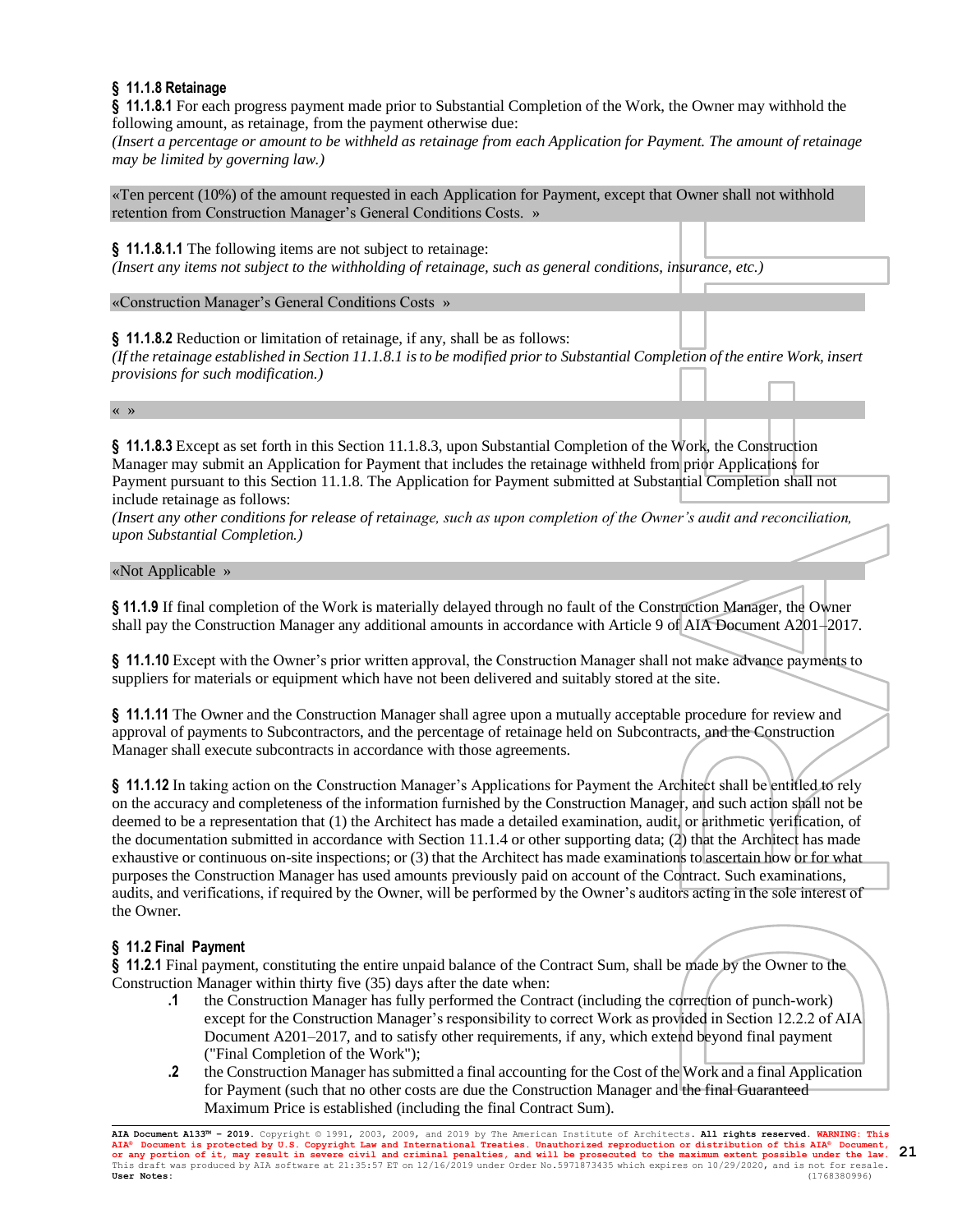- **.3** a final Certificate for Payment has been issued by the Architect;
- **.4** a Certificate of Occupancy or Temporary Certificate of Occupancy has been issued by the appropriate governmental agencies, unless the delay in receiving the Certificate of Occupancy or Temporary Certificate of Occupancy is due to no fault of Construction Manager or its Subcontractors and suppliers, in which event Construction Manager shall still be obligated to obtain the certificate as a condition to final payment of its Construction Manager's Fee;
- **.5** a Conditional Waiver and Release of Lien Upon Final Payment has been signed and issued by Construction Manager, by its Subcontractors, Sub-subcontractors and suppliers, and by those persons and entities who have submitted preliminary lien notices, and Construction Manager has additionally made all reasonable efforts to obtain such waivers from every tier of Subcontractor and supplier, even if no preliminary notice has been received;
- **.6** the assignment of all manufacturers' warranties to Owner and the Construction Manager has provided the Owner with a complete project closeout book; and
- **.7** the Construction Manager has delivered as-built Drawings to the Owner as required by the Contract Documents.

Owner may withhold from final payment up to one hundred fifty percent (150%) of the amount of any disputed items, including any unsettled claims and the cost of correcting incomplete or incorrect or defective Work.

**§ 11.2.2** Within 30 days of the Owner's receipt of the Construction Manager's final accounting for the Cost of the Work, the Owner shall conduct an audit of the Cost of the Work or notify the Architect that it will not conduct an audit.

**§ 11.2.2.1** If the Owner conducts an audit of the Cost of the Work, the Owner shall, within 10 days after completion of the audit, submit a written report based upon the auditors' findings to the Architect.

**§ 11.2.2.2** Within seven days after receipt of the written report described in Section 11.2.2.1, or receipt of notice that the Owner will not conduct an audit, and provided that the other conditions of Section 11.2.1 have been met, the Architect will either issue to the Owner a final Certificate for Payment with a copy to the Construction Manager, or notify the Construction Manager and Owner in writing of the Architect's reasons for withholding a certificate as provided in Article 9 of AIA Document A201–2017. The time periods stated in this Section 11.2.2 supersede those stated in Article 9 of AIA Document A201–2017. The Architect is not responsible for verifying the accuracy of the Construction Manager's final accounting.

**§ 11.2.2.3** If the Owner's auditors' report concludes that the Cost of the Work, as substantiated by the Construction Manager's final accounting, is less than claimed by the Construction Manager, the Construction Manager shall be entitled to request mediation of the disputed amount without seeking an initial decision pursuant to Article 15 of AIA Document A201–2017. A request for mediation shall be made by the Construction Manager within 30 days after the Construction Manager's receipt of a copy of the Architect's final Certificate for Payment. Failure to request mediation within this 30-day period shall result in the substantiated amount reported by the Owner's auditors becoming binding on the Construction Manager. Pending a final resolution of the disputed amount, the Owner shall pay the Construction Manager the amount certified in the Architect's final Certificate for Payment.

**§ 11.2.3** The Owner's final payment to the Construction Manager shall be made no later than 35 days after the satisfaction of the conditions in Section 11.2.1.

**§ 11.2.4** If, subsequent to final payment, and at the Owner's request, the Construction Manager incurs costs, described in Sections 7.1 through 7.7, and not excluded by Section 7.9, to correct defective or nonconforming Work, the Owner shall reimburse the Construction Manager for such costs, and the Construction Manager's Fee applicable thereto, on the same basis as if such costs had been incurred prior to final payment, but not in excess of the Guaranteed Maximum Price. If adjustments to the Contract Sum are provided for in Section 6.1.7, the amount of those adjustments shall be recalculated, taking into account any reimbursements made pursuant to this Section 11.2.4 in determining the net amount to be paid by the Owner to the Construction Manager.

# **§ 11.3 Interest**

Payments due and unpaid under the Contract shall bear interest from the date payment is due at the rate stated below, or in the absence thereof, at the legal rate prevailing from time to time at the place where the Project is located. *(Insert rate of interest agreed upon, if any.)*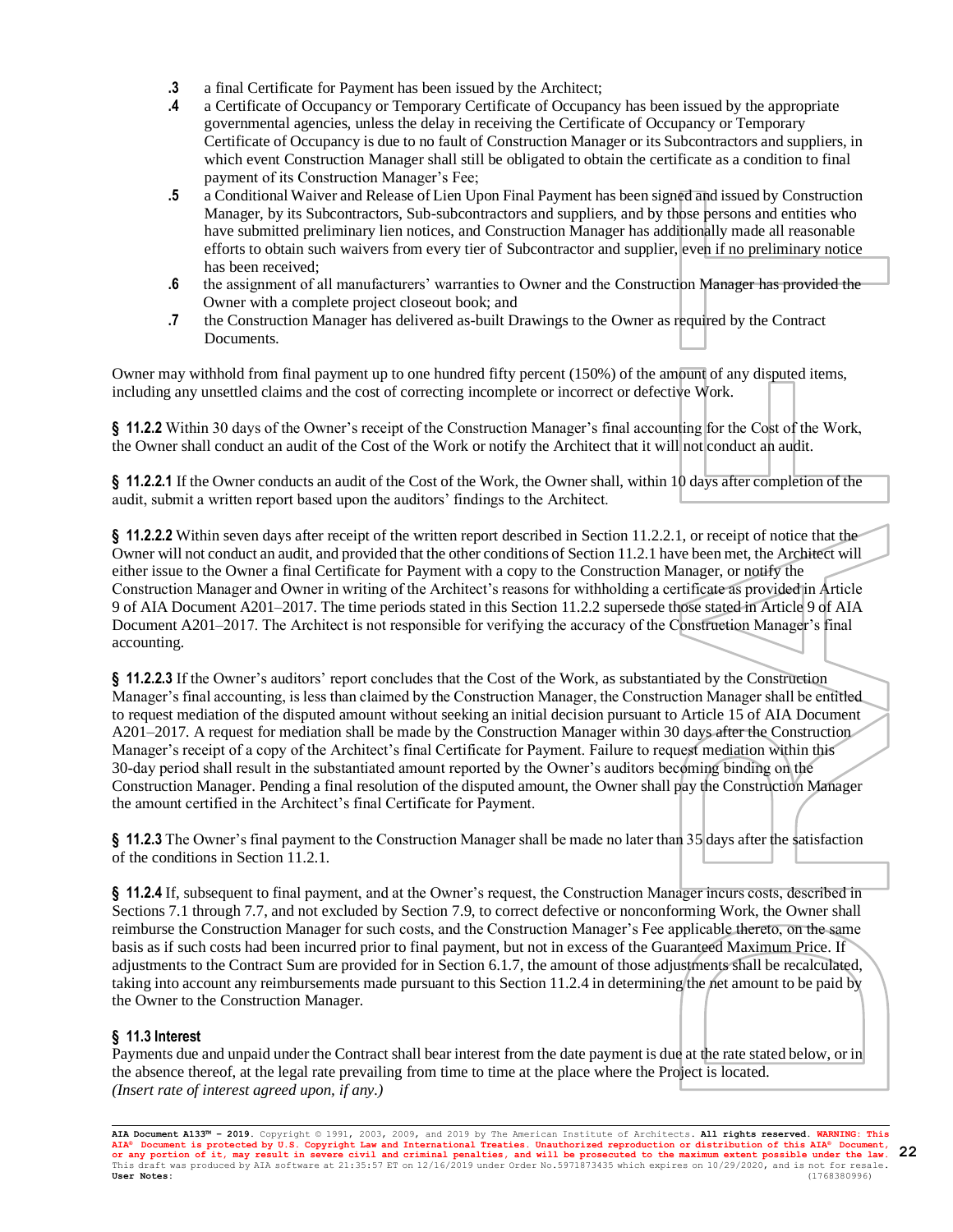«5» % «Five percent per annum »

# **ARTICLE 12 DISPUTE RESOLUTION § 12.1 [NOT USED]**

# **§ 12.2 Binding Dispute Resolution**

For any Claim subject to, but not resolved by mediation pursuant to Article 15 of AIA Document A201–2017, the method of binding dispute resolution shall be as follows: *(Check the appropriate box.)*

[ **« X »** ] Arbitration pursuant to Article 15 of AIA Document A201–2017

[ **« »** ] Litigation in a court of competent jurisdiction

[ **« »** ] Other: *(Specify)*

« »

If the Owner and Construction Manager do not select a method of binding dispute resolution, or do not subsequently agree in writing to a binding dispute resolution method other than litigation, Claims will be resolved by litigation in a court of competent jurisdiction.

# **ARTICLE 13 TERMINATION OR SUSPENSION**

# **§ 13.1 Termination Prior to Execution of the Guaranteed Maximum Price Amendment**

**§ 13.1.1** If the Owner and the Construction Manager do not reach an agreement on the Guaranteed Maximum Price, the Owner may terminate this Agreement upon not less than seven days' written notice to the Construction Manager, and the Construction Manager may terminate this Agreement, upon not less than seven days' written notice to the Owner.

**§ 13.1.2** In the event of termination of this Agreement pursuant to Section 13.1.1, the Construction Manager shall be compensated for Preconstruction Phase services and Work performed prior to receipt of a notice of termination, in accordance with the terms of this Agreement. In no event shall the Construction Manager's compensation under this Section exceed the compensation set forth in Section 5.1.

**§ 13.1.3** Prior to the execution of the Guaranteed Maximum Price Amendment, the Owner may terminate this Agreement upon not less than seven days' written notice to the Construction Manager for the Owner's convenience and without cause, and the Construction Manager may terminate this Agreement, upon not less than seven days' written notice to the Owner, for the reasons set forth in Article 14 of A201–2017.

**§ 13.1.4** In the event of termination of this Agreement pursuant to Section 13.1.3, the Construction Manager shall be equitably compensated for Preconstruction Phase services and Work performed prior to receipt of a notice of termination. In no event shall the Construction Manager's compensation under this Section exceed the compensation set forth in Section 5.1.

**§ 13.1.5** If the Owner terminates the Contract pursuant to Section 13.1.3 after the commencement of the Construction Phase but prior to the execution of the Guaranteed Maximum Price Amendment, the Owner shall pay to the Construction Manager an amount calculated as follows, which amount shall be in addition to any compensation paid to the Construction Manager under Section 13.1.4:

- **.1** Take the Cost of the Work incurred by the Construction Manager to the date of termination;
- **.2** Add the Construction Manager's Fee computed upon the Cost of the Work to the date of termination at the rate stated in Section 6.1 or, if the Construction Manager's Fee is stated as a fixed sum in that Section, an amount that bears the same ratio to that fixed-sum Fee as the Cost of the Work at the time of termination bears to a reasonable estimate of the probable Cost of the Work upon its completion; and
- **.3** Subtract the aggregate of previous payments made by the Owner for Construction Phase services.

**§ 13.1.6** The Owner shall also pay the Construction Manager fair compensation, either by purchase or rental at the election of the Owner, for any equipment owned by the Construction Manager that the Owner elects to retain and that is not otherwise included in the Cost of the Work under Section 13.1.5.1. To the extent that the Owner elects to take legal assignment of subcontracts and purchase orders (including rental agreements), the Construction Manager shall, as a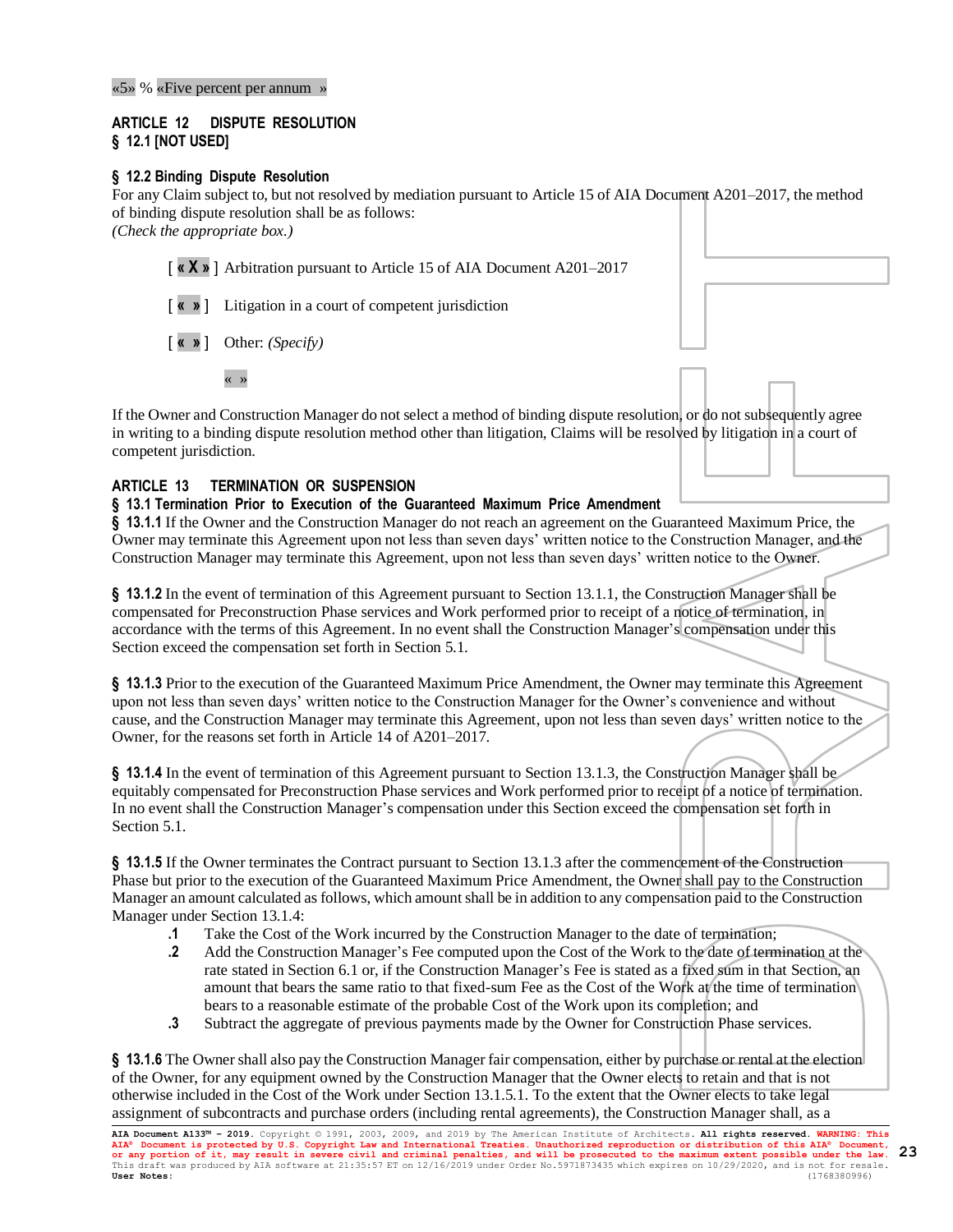condition of receiving the payments referred to in this Article 13, execute and deliver all such papers (including, without limitation, any Design-Build Documents as described in Section 3.19.3 of the A201 General Conditions) and take all such steps, including the legal assignment of such subcontracts, licenses to use the Design-Build Documents, and other contractual rights of the Construction Manager, as the Owner may require for the purpose of fully vesting in the Owner the rights and benefits of the Construction Manager under such subcontracts, purchase orders and Design-Build Documents. All subcontracts, purchase orders and rental agreements entered into by the Construction Manager will contain provisions allowing for assignment to the Owner as described above.

**§ 13.1.6.1** If the Owner accepts assignment of subcontracts, purchase orders or rental agreements as described above, the Owner will reimburse or indemnify the Construction Manager for all costs arising under the subcontract, purchase order or rental agreement, if those costs would have been reimbursable as Cost of the Work if the contract had not been terminated. If the Owner chooses not to accept assignment of any subcontract, purchase order or rental agreement that would have constituted a Cost of the Work had this agreement not been terminated, the Construction Manager will terminate the subcontract, purchase order or rental agreement and the Owner will pay the Construction Manager the costs necessarily incurred by the Construction Manager because of such termination.

# **§ 13.2 Termination or Suspension Following Execution of the Guaranteed Maximum Price Amendment § 13.2.1 Termination**

The Contract may be terminated by the Owner or the Construction Manager as provided in Article 14 of AIA Document A201–2017.

# **§ 13.2.2 Termination by the Owner for Cause**

**§ 13.2.2.1** If the Owner terminates the Contract for cause as provided in Article 14 of AIA Document A201–2017, the amount, if any, to be paid to the Construction Manager under Article 14 of AIA Document A201–2017 shall not cause the Guaranteed Maximum Price to be exceeded, nor shall it exceed an amount calculated as follows:

- **.1** Take the Cost of the Work incurred by the Construction Manager to the date of termination;
- **.2** Add the Construction Manager's Fee, computed upon the Cost of the Work to the date of termination at the rate stated in Section 6.1 or, if the Construction Manager' Fee is stated as a fixed sum in that Section, an amount that bears the same ratio to that fixed-sum Fee as the Cost of the Work at the time of termination bears to a reasonable estimate of the probable Cost of the Work upon its completion;
- **.3** Subtract the aggregate of previous payments made by the Owner; and
- **.4** Subtract the costs and damages incurred, or to be incurred, by the Owner under Article 14 of AIA Document A201–2017.

**§ 13.2.2.2** The Owner shall also pay the Construction Manager fair compensation, either by purchase or rental at the election of the Owner, for any equipment owned by the Construction Manager that the Owner elects to retain and that is not otherwise included in the Cost of the Work under Section 13.2.2.1.1. To the extent that the Owner elects to take legal assignment of subcontracts and purchase orders (including rental agreements), the Construction Manager shall, as a condition of receiving the payments referred to in this Article 13, execute and deliver all such papers and take all such steps, including the legal assignment of such subcontracts and other contractual rights of the Construction Manager, as the Owner may require for the purpose of fully vesting in the Owner the rights and benefits of the Construction Manager under such subcontracts or purchase orders.

# **§ 13.2.3 Termination by the Owner for Convenience**

If the Owner terminates the Contract for convenience in accordance with Article 14 of AIA Document A201–2017, then the Owner shall pay the Construction Manager as provided in Section 14.1.3 of the A201 General Conditions.

# **§ 13.3 Suspension**

The Work may be suspended by the Owner as provided in Article 14 of AIA Document A201–2017; in such case, the Guaranteed Maximum Price and Contract Time shall be increased as provided in Article 14 of AIA Document A201– 2017, except that the term "profit" shall be understood to mean the Construction Manager's Fee as described in Sections 6.1 and 6.3.5 of this Agreement.

# **ARTICLE 14 MISCELLANEOUS PROVISIONS**

**§ 14.1** Terms in this Agreement shall have the same meaning as those in A201–2017. Where reference is made in this Agreement to a provision of AIA Document A201–2017 or another Contract Document, the reference refers to that provision as amended or supplemented by other provisions of the Contract Documents.

**AIA Document A133™ – 2019.** Copyright © 1991, 2003, 2009, and 2019 by The American Institute of Architects**. All rights reserved. WARNING: This AIA® Document is protected by U.S. Copyright Law and International Treaties. Unauthorized reproduction or distribution of this AIA® Document, or any portion of it, may result in severe civil and criminal penalties, and will be prosecuted to the maximum extent possible under the law.** This draft was produced by AIA software at 21:35:57 ET on 12/16/2019 under Order No.5971873435 which expires on 10/29/2020, and is not for resale.<br>**User Notes:** (1768380996) **User Notes:** (1768380996) **24**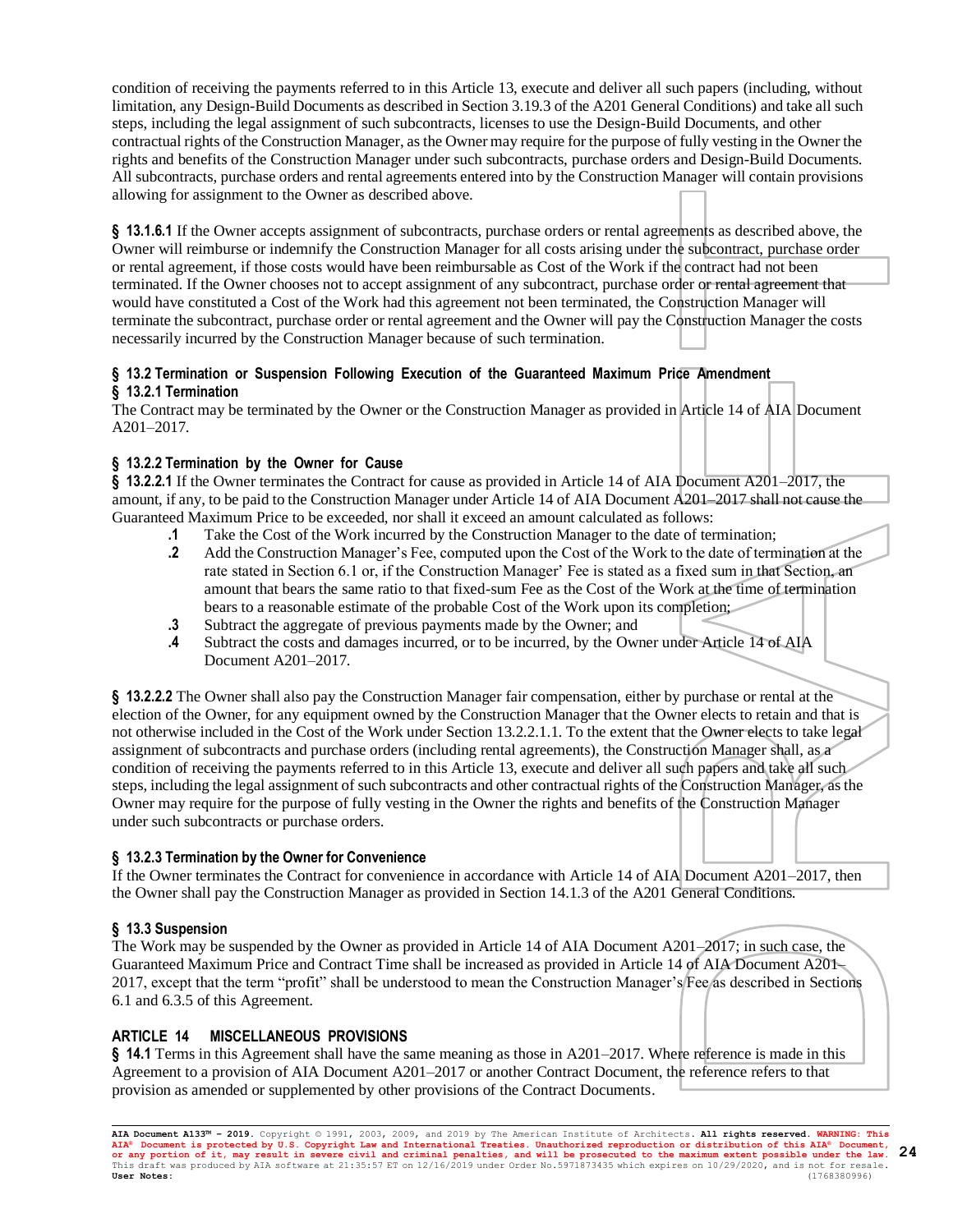# **§ 14.2 Successors and Assigns**

**§ 14.2.1** The Owner and Construction Manager, respectively, bind themselves, their partners, successors, assigns and legal representatives to covenants, agreements, and obligations contained in the Contract Documents. Except as provided in Section 14.2.2 of this Agreement, and in Section 13.2.2 of A201–2017, neither party to the Contract shall assign the Contract as a whole without written consent of the other. If either party attempts to make an assignment without such consent, that party shall nevertheless remain legally responsible for all obligations under the Contract.

**§ 14.2.2** The Owner may, without consent of the Construction Manager, assign the Contract to a lender providing construction financing for the Project, if the lender assumes the Owner's rights and obligations under the Contract Documents. The Construction Manager shall execute all consents reasonably required to facilitate the assignment.

# **§ 14.3 Insurance and Bonds**

### **§ 14.3.1 Preconstruction Phase**

The Construction Manager shall maintain the following insurance for the duration of the Preconstruction Services performed under this Agreement. If any of the requirements set forth below exceed the types and limits the Construction Manager normally maintains, the Owner shall reimburse the Construction Manager for any additional cost.

**§ 14.3.1.1** Commercial General Liability with policy limits of not less than «One Million Dollars» (\$ «1,000,000.00» ) for each occurrence and «Two Million Dollars» (\$«2,000,000.00») in the aggregate for bodily injury and property damage.

**§ 14.3.1.2** Automobile Liability covering vehicles owned, and non-owned vehicles used, by the Construction Manager with policy limits of not less than «One Million Dollars» (\$ «1,000,000.00») per accident for bodily injury, death of any person, and property damage arising out of the ownership, maintenance and use of those motor vehicles, along with any other statutorily required automobile coverage.

§ 14.3.1.3 Workers' Compensation at statutory limits and Employers Liability with policy limits not less than «One Million Dollars» (\$ «1,000,000.00» ) each accident, «One Million Dollars» (\$ «1,000,000.00») each employee, and «One Million Dollars» (\$ «1,000,000.00» ) policy limit. Construction Manager's Worker Compensation policy shall have a waiver of subrogation in favor of Owner.

**§ 14.3.1.4** Excess (Umbrella) liability insurance providing coverages in excess of the same coverages described in Sections 14.3.1.1 (Commercial General Liability), 14.3.1.2 (Automobile Liability) and 14.3.1.3 (Employer's Liability) with a combined single limit of no less than Five Million Dollars (\$5,000,000.00). In no event shall any excess or umbrella liability insurance provide narrower coverage than the primary policy. The excess policy shall not require the exhaustion of the underlying limits only through the actual payment by the underlying insurers.

**§ 14.3.1.5** Professional Liability covering negligent acts, errors and omissions in the performance of professional services, with policy limits of not less than «Two Million Dollars» (\$ «2,000,000.00») per claim and «Two Million Dollars» (\$ «2,000,000.00») in the aggregate.

# **§ 14.3.1.6 Other Insurance**

*(List below any other insurance coverage to be provided by the Construction Manager and any applicable limits.)*

**Coverage Limits**

**§ 14.3.1.7 Additional Insured Obligations.** To the fullest extent permitted by law, the Construction Manager shall cause the primary and excess or umbrella polices for Commercial General Liability and Automobile Liability to include the Owner as an additional insured for claims caused in whole or in part by the Construction Manager's negligent acts or omissions. The additional insured coverage shall be primary and non-contributory to any of the Owner's insurance policies and shall apply to both ongoing and completed operations.

**§ 14.3.1.8** The Construction Manager shall provide certificates of insurance to the Owner that evidence compliance with the requirements in this Section 14.3.1.

**AIA Document A133™ – 2019.** Copyright © 1991, 2003, 2009, and 2019 by The American Institute of Architects**. All rights reserved. WARNING: This AIA® Document is protected by U.S. Copyright Law and International Treaties. Unauthorized reproduction or distribution of this AIA® Document, or any portion of it, may result in severe civil and criminal penalties, and will be prosecuted to the maximum extent possible under the law.** This draft was produced by AIA software at 21:35:57 ET on 12/16/2019 under Order No.5971873435 which expires on 10/29/2020, and is not for resale.<br> **User Notes:** (1768380996) **User Notes:** (1768380996) **25**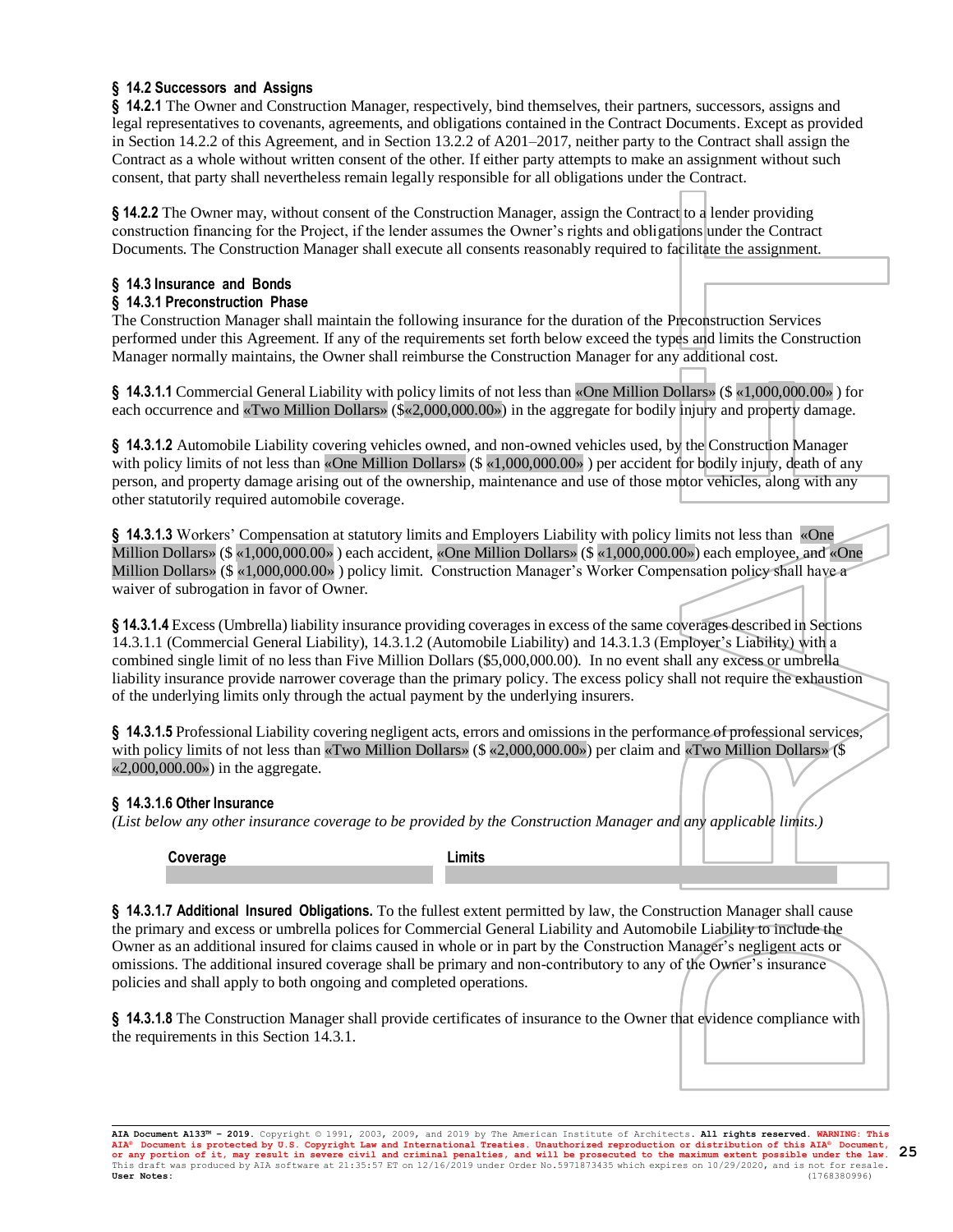# **§ 14.3.2 Construction Phase**

After execution of the Guaranteed Maximum Price Amendment, the Owner and the Construction Manager shall purchase and maintain insurance as set forth in Article 11 of AIA Document A201™–2017, General Conditions of the Contract for Construction, and elsewhere in the Contract Documents.

**§ 14.3.2.1** The Construction Manager shall provide bonds as set forth in AIA Document A201™–2017, General Conditions of the Contract for Construction, and elsewhere in the Contract Documents.

**§ 14.4** Notice in electronic format, pursuant to Article 1 of AIA Document A201–2017, may be given in accordance with AIA Document E203™–2013, Building Information Modeling and Digital Data Exhibit, if completed, or as otherwise set forth below:

*(If other than in accordance with AIA Document E203–2013, insert requirements for delivering notice in electronic format such as name, title, and email address of the recipient and whether and how the system will be required to generate a read receipt for the transmission.)*

«All notices required by this Agreement or other communications to either party by the other shall be deemed to have been properly given in writing and delivered either (a) by hand in person, (b) by registered or certified mail, return receipt requested, (c) by overnight courier delivery service that provides a return receipt or (d) by facsimile or electronic mail followed up by mailing or delivery of such notice by any of the methods described in (a), (b) or (c) addressed to the Owner and the Construction Manager, respectively, at their respective addresses below. Any such notice shall constitute service of notice hereunder three (3) days after the mailing thereof by certified mail; one (1) day after the sending thereof by overnight courier; and on the same day as the sending of a facsimile, electronic mail or hand delivery pursuant to the terms of this Section (unless the sending occurs on a Saturday, Sunday or legal holiday, in which event service will be deemed to have occurred on the next business day). Addresses for notices may be changed by notice to the other party given in the manner provided herein. Rejection or refusal to accept or inability to deliver because of a change in address of which no notice has been given shall constitute receipt. Notice of claims as provided in Section 15.1.3 of the A201 General Conditions shall be deemed to have been given only if delivered to the designated representative of the party to whom the notice is addressed by registered or certified mail, or by courier providing proof of delivery.

Notice to the Construction Manager shall be addressed to:

Attn: Tel: Fax: Email:

Notice to the Owner shall be addressed to:

Tel: E-Mail: »

### **§ 14.5** Other provisions:

**§ 14.5.1** Both Owner and Construction Manager have, with the assistance of their respective counsel, actively negotiated the terms and provisions contained in this Agreement. Therefore, the parties waive the effect of any statutory or common law provision which construes ambiguities in a contract against the party that drafted the contract.

**§ 14.5.2** No consent or waiver, express or implied, by either party to this Agreement relating to any breach or default by the other in the performance of any obligation hereunder will be deemed or construed to be a consent to or waiver of any other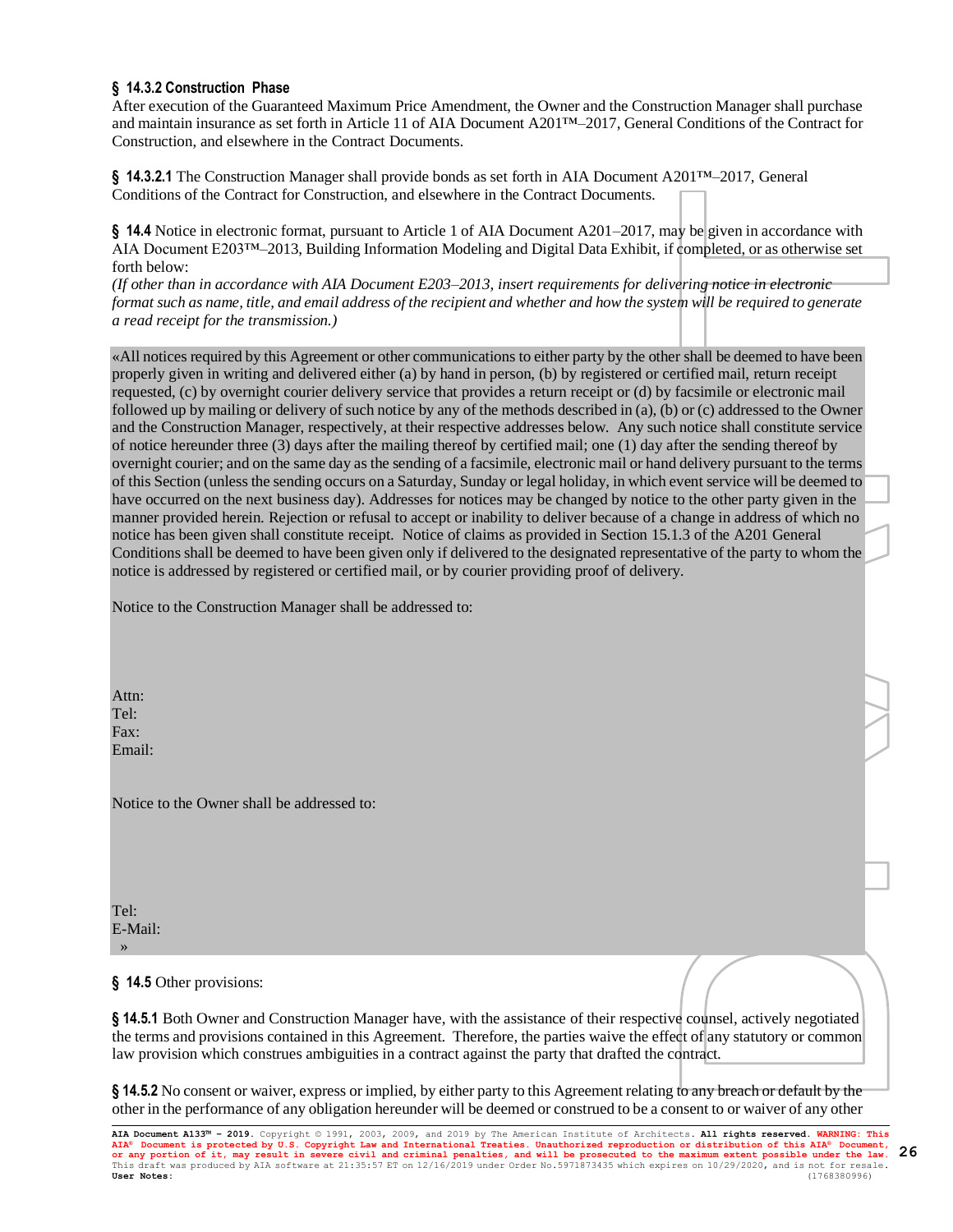breach or default by such party. Failure on the part of either party to complain of any act or failure to act of the other party or to declare the other party in default irrespective of how long such failure continues will not constitute a waiver of the rights of such party.

**§ 14.5.3** The Contract Documents constitute the entire agreement between the parties hereto with respect to the matters covered thereby. All prior negotiations, representations and agreements with respect thereto not incorporated in such Contract Documents are superseded by this Agreement. This Agreement can be modified or amended only by a document duly executed on behalf of the parties hereto.

»

# **ARTICLE 15 SCOPE OF THE AGREEMENT**

**§ 15.1** This Agreement represents the entire and integrated agreement between the Owner and the Construction Manager and supersedes all prior negotiations, representations or agreements, either written or oral. This Agreement may be amended only by written instrument signed by both Owner and Construction Manager.

**§ 15.2** The following documents comprise the Agreement:

- **.1** AIA Document A133™–2019, Standard Form of Agreement Between Owner and Construction Manager as Constructor where the basis of payment is the Cost of the Work Plus a Fee with a Guaranteed Maximum Price
- **.2** AIA Document A133™-2019, Exhibit A, Guaranteed Maximum Price Amendment, if executed
- **.3** AIA Document A133™–2019, Exhibit B, Insurance and Bonds [Not Used See Article 11 of the A201 General Conditions]
- **.4** AIA Document A201™–2017, General Conditions of the Contract for Construction
- **.5** AIA Document E203™–2013, Building Information Modeling and Digital Data Exhibit, dated as indicated below:

*(Insert the date of the E203-2013 incorporated into this Agreement.)*

« »

**.6** Other Exhibits: *(Check all boxes that apply.)*

« »

[ **« »** ] AIA Document E234™–2019, Sustainable Projects Exhibit, Construction Manager as Constructor Edition, dated as indicated below:

*(Insert the date of the E234-2019 incorporated into this Agreement.)*

[ **« »** ] Supplementary and other Conditions of the Contract:

| <b>Document</b> | data<br>.aw | نام بم به ۲<br>ues. |
|-----------------|-------------|---------------------|
|                 |             |                     |

**.7** Other documents, if any, listed below:

*(List here any additional documents that are intended to form part of the Contract Documents. AIA Document A201–2017 provides that the advertisement or invitation to bid, Instructions to Bidders, sample forms, the Construction Manager's bid or proposal, portions of Addenda relating to bidding or proposal requirements, and other information furnished by the Owner in anticipation of receiving bids or proposals, are not part of the Contract Documents unless enumerated in this Agreement. Any such documents should be listed here only if intended to be part of the Contract Documents.)*

«Exhibit "C": Construction Manager's Personnel and Rates Exhibit "D": Purchasing Agreement (Materials and Fixtures) Exhibit "E": Owner's Request for Proposals for Pre-Construction and Construction Services Exhibit "F": Environmental Impact Statement dated April 2019 Exhibit "G": Breakdown of General Conditions Costs »